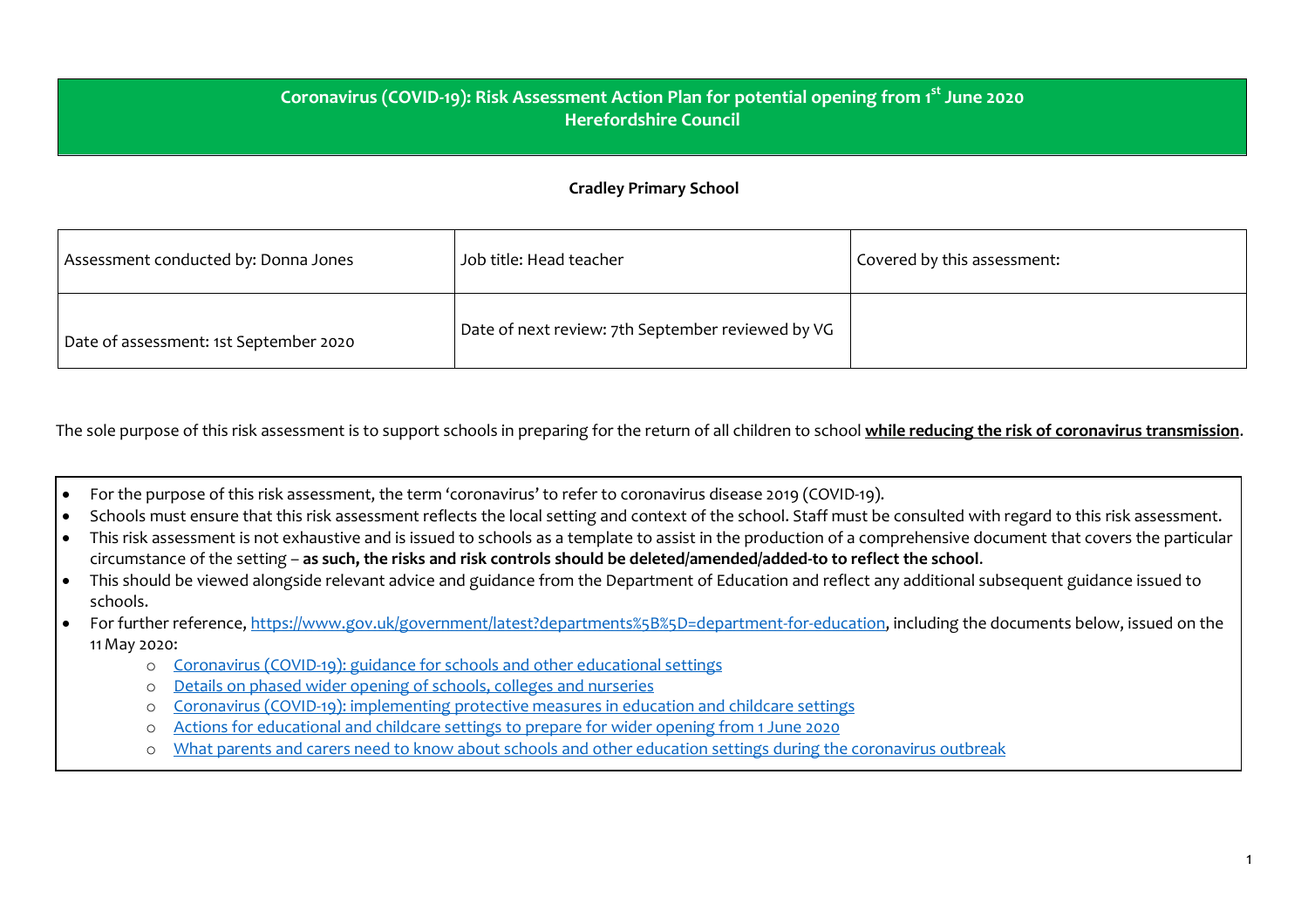| Key:                           |                                                                                                                                                                                                                                        |
|--------------------------------|----------------------------------------------------------------------------------------------------------------------------------------------------------------------------------------------------------------------------------------|
| Level of risk prior to control | Identifies the risk before any steps to reduce the risk have been taken                                                                                                                                                                |
| <b>Risk Description:</b>       | Outlines the area of concern. This list is not exhaustive and schools should add/amend/delete where appropriate e.g. risks for pupils with complex<br>needs.                                                                           |
| <b>Risk Controls:</b>          | The measures that will be taken to minimise the risk. These are generic and should be adapted for the school context.                                                                                                                  |
| Impact:                        | Could be L/M/H or numeric, depending on what is used in the school setting.                                                                                                                                                            |
| Likelihood:                    | Could be L/M/H or numeric, depending on what is used in the school setting. NB IF IMPACT AND LIKELIHOOD ARE BOTH HIGH, THEN THE ACTIVITY<br>SHOLD BE STOPPED UNTIL ADDITIONAL CONTROL MEASURES ARE PUT IN PLACE.                       |
| Responsible person:            | The identified staff member(s) responsible for implementing the risk controls.                                                                                                                                                         |
| Completion Date:               | The date by which required plans for controls will be in place. To support planning, identify which controls need to be in place before pupils return<br>to the setting. Individual schools can then personalise to their own setting. |
| Line Manager Check:            | Sign off to ensure that the risk has been minimised as far as possible.                                                                                                                                                                |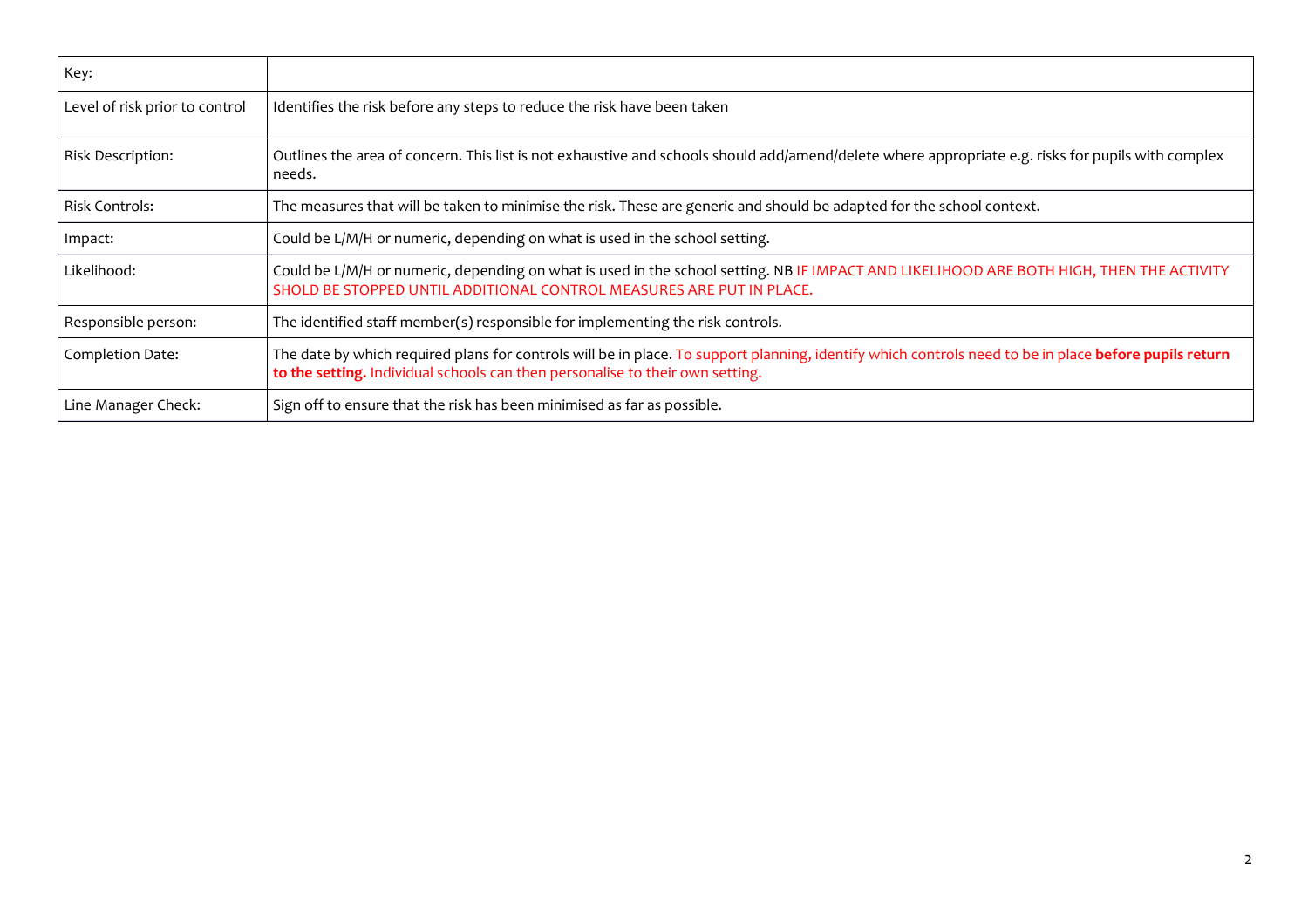| <b>Risk</b><br><b>Description/Area of</b><br><b>Concern</b>                                         | <b>Level of</b><br>risk prior<br>to control<br>$\leftrightarrow$ | <b>Risk Controls</b>                                                                                                                                                                                                                                                                                                                                                                                                                                                                                                                                                                                                                                                         | <b>Level of</b><br>risk is<br>now<br>$\leftrightarrow$ | <b>Likelihood</b><br><> | <b>Responsib</b><br>le person | <b>Planned</b><br>completion<br><b>Date</b> |
|-----------------------------------------------------------------------------------------------------|------------------------------------------------------------------|------------------------------------------------------------------------------------------------------------------------------------------------------------------------------------------------------------------------------------------------------------------------------------------------------------------------------------------------------------------------------------------------------------------------------------------------------------------------------------------------------------------------------------------------------------------------------------------------------------------------------------------------------------------------------|--------------------------------------------------------|-------------------------|-------------------------------|---------------------------------------------|
| The school lapses in<br>following national<br>guidelines and advice,<br>putting everyone at<br>risk | unknown                                                          | To ensure that all relevant guidance is followed and<br>communicated:<br>The school to keep up-to-date with advice issued by, but not<br>limited to, DfE, NHS, Department of Health and Social Care and<br>PHE, and review its risk assessment accordingly<br>Information on the school website is updated.<br>$\bullet$<br>Pupils updated via classrooms/email/text as necessary.<br>$\bullet$<br>Any change in information to be shared with Chair of<br>$\bullet$<br>Governors and passed on to parents and staff by email<br>As a result, the school has the most recent information from the<br>government, and this is distributed throughout the school<br>community. | low                                                    | low                     | DJ/VG                         | <b>Ongoing</b>                              |
| Poor communication<br>with parents and<br>other stakeholders                                        | unknown                                                          | All staff/pupils aware of current actions and requirements and<br>$\bullet$<br>reminded frequently using school communication systems<br>Scholar pack and Tapestry.<br>Headteacher to share risk assessment with all staff<br>$\bullet$<br>Parents notified of risk assessment and shared with parents via<br>website.<br>As a result, all pupils and all staff working with pupils are adhering<br>to current advice.                                                                                                                                                                                                                                                       | low                                                    | low                     | DJ/VG                         | Ongoing                                     |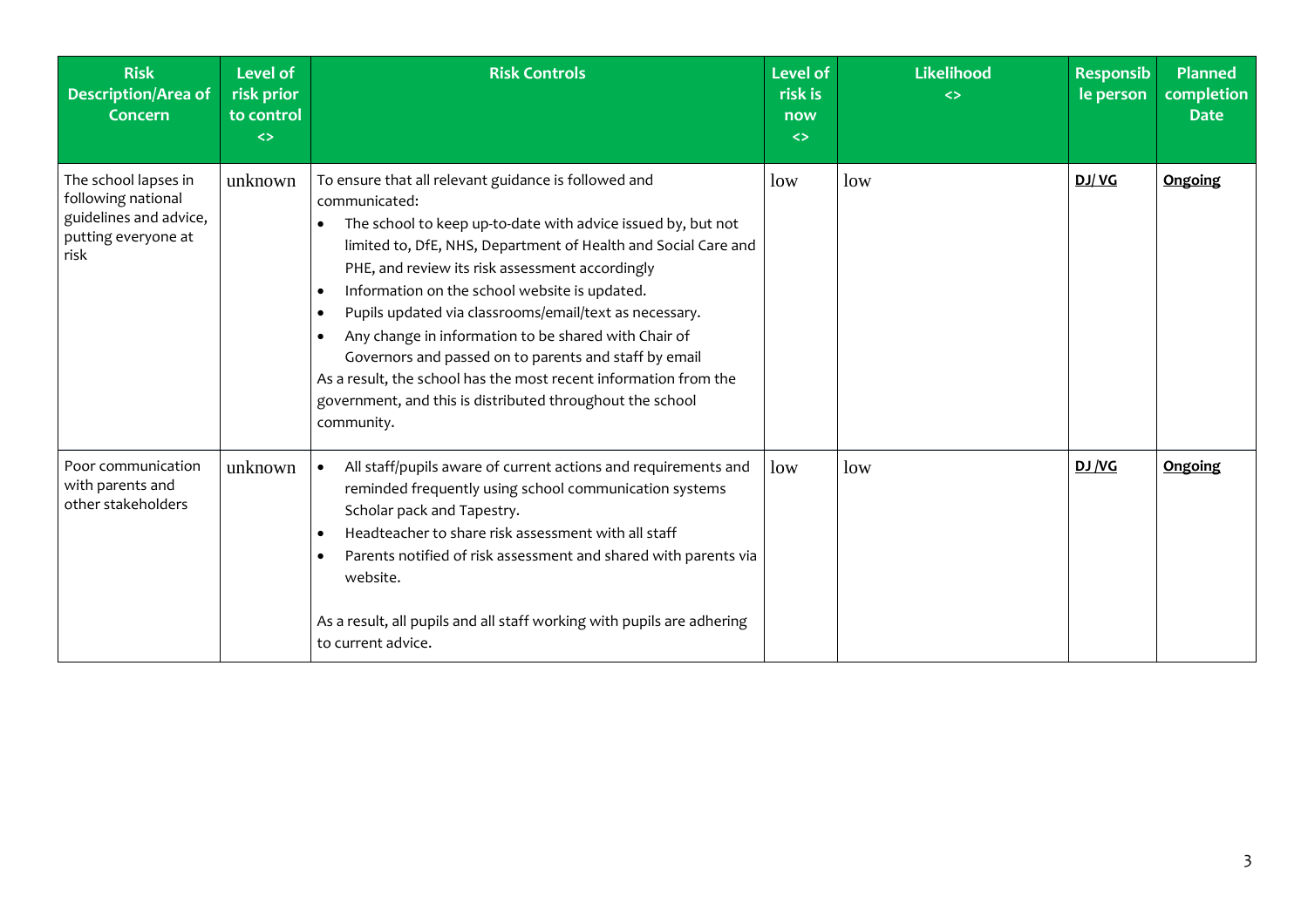| <b>Risk</b><br><b>Description/Area of</b><br><b>Concern</b> | <b>Level of</b><br>risk prior<br>to control<br>$\Leftrightarrow$ | <b>Risk Controls</b>                                                                                                                                                                                                                                                                                                                                                                                                                                                                                                                                                                                                                                                                                                                                                                                                                                                                                                                                                                                                                                                                                                                                                                                                                                                                                                                                                                                                                                                                                                                                                                                     | <b>Level of</b><br>risk is<br>now<br>$\leftrightarrow$ | <b>Likelihood</b><br>$\leftrightarrow$ | <b>Responsib</b><br>le person | <b>Planned</b><br>completion<br><b>Date</b> |
|-------------------------------------------------------------|------------------------------------------------------------------|----------------------------------------------------------------------------------------------------------------------------------------------------------------------------------------------------------------------------------------------------------------------------------------------------------------------------------------------------------------------------------------------------------------------------------------------------------------------------------------------------------------------------------------------------------------------------------------------------------------------------------------------------------------------------------------------------------------------------------------------------------------------------------------------------------------------------------------------------------------------------------------------------------------------------------------------------------------------------------------------------------------------------------------------------------------------------------------------------------------------------------------------------------------------------------------------------------------------------------------------------------------------------------------------------------------------------------------------------------------------------------------------------------------------------------------------------------------------------------------------------------------------------------------------------------------------------------------------------------|--------------------------------------------------------|----------------------------------------|-------------------------------|---------------------------------------------|
| Lack of awareness of<br>policies and<br>procedures          | unkno $ \bullet$<br>wn                                           | School leaders will ensure that all policies impacted on by $\vert$ low<br>coronavirus controls are updated<br>All staff, pupils and volunteers will make themselves aware of<br>$\bullet$<br>all relevant policies and procedures including, but not limited<br>to, the following:<br>Health and Safety<br>First Aid procedures<br>Nappy Changing policy<br>Behaviour policy<br>All staff have regard to all relevant guidance and legislation<br>including, but not limited to, the following:<br>The Reporting of Injuries, Diseases and Dangerous<br>Occurrences Regulations (RIDDOR) 2013<br>The Health Protection (Notification) Regulations 2010<br>Public Health England (PHE) (2017) 'Health protection<br>in schools and other childcare facilities'<br>DfE and PHE (2020) 'COVID-19: guidance for<br>educational settings'<br>The relevant staff receive any necessary training that helps<br>minimise the spread of infection, e.g. infection control training.<br>Staff are made aware of the school's infection control<br>procedures in relation to coronavirus via Return to school plan<br>Parents are made aware of the school's infection control<br>procedures in relation to coronavirus via letter/social<br>media/poster at entrance to school - they are informed that<br>they must contact the school as soon as possible if they<br>believe their child has been exposed to coronavirus<br>Pupils are made aware of the school's infection control<br>procedures in relation to coronavirus via a coordinated<br>programme of delivery from staff on the morning of the 1 June |                                                        | low                                    | DJ/VG/LS                      | ongoing                                     |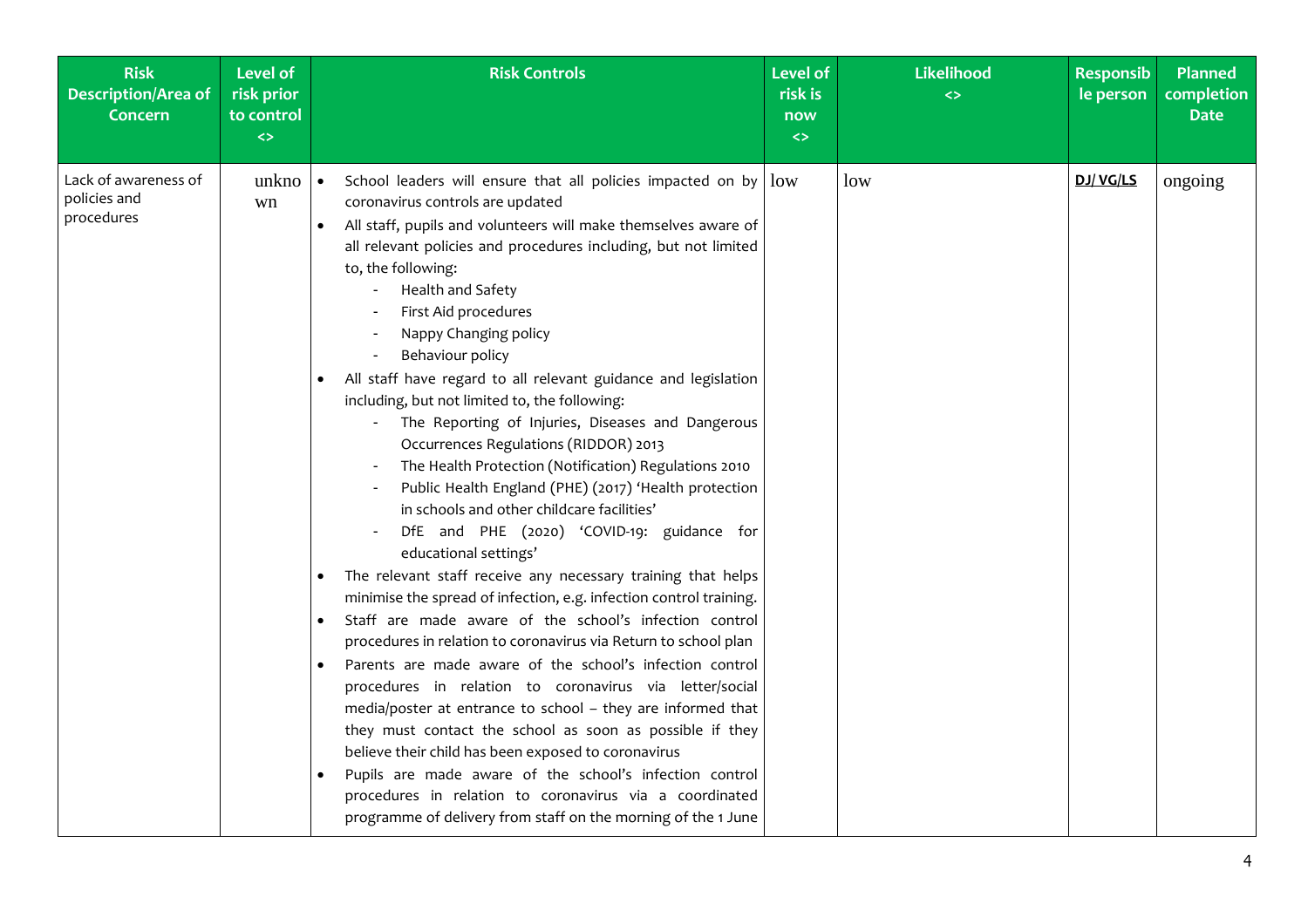| Risk<br>Level of<br>Description/Area of<br>risk prior<br>to control<br>Concern<br>$\Leftrightarrow$ | <b>Risk Controls</b>                                                                                                                                                                                                                                                                 | <b>Level of</b><br>risk is<br>now<br>$\Leftrightarrow$ | Likelihood<br>$\Leftrightarrow$ | <b>Responsib</b><br>le person | Planned<br><b>completion</b><br>Date |
|-----------------------------------------------------------------------------------------------------|--------------------------------------------------------------------------------------------------------------------------------------------------------------------------------------------------------------------------------------------------------------------------------------|--------------------------------------------------------|---------------------------------|-------------------------------|--------------------------------------|
|                                                                                                     | 2020. All are informed that they must tell a member of staff if<br>they begin to feel unwell<br>Daily electronic briefing issued to staff.<br>$\bullet$<br>As a result, all staff and pupils are aware of the policies and<br>procedures in place to keep themselves safe in school. |                                                        |                                 |                               |                                      |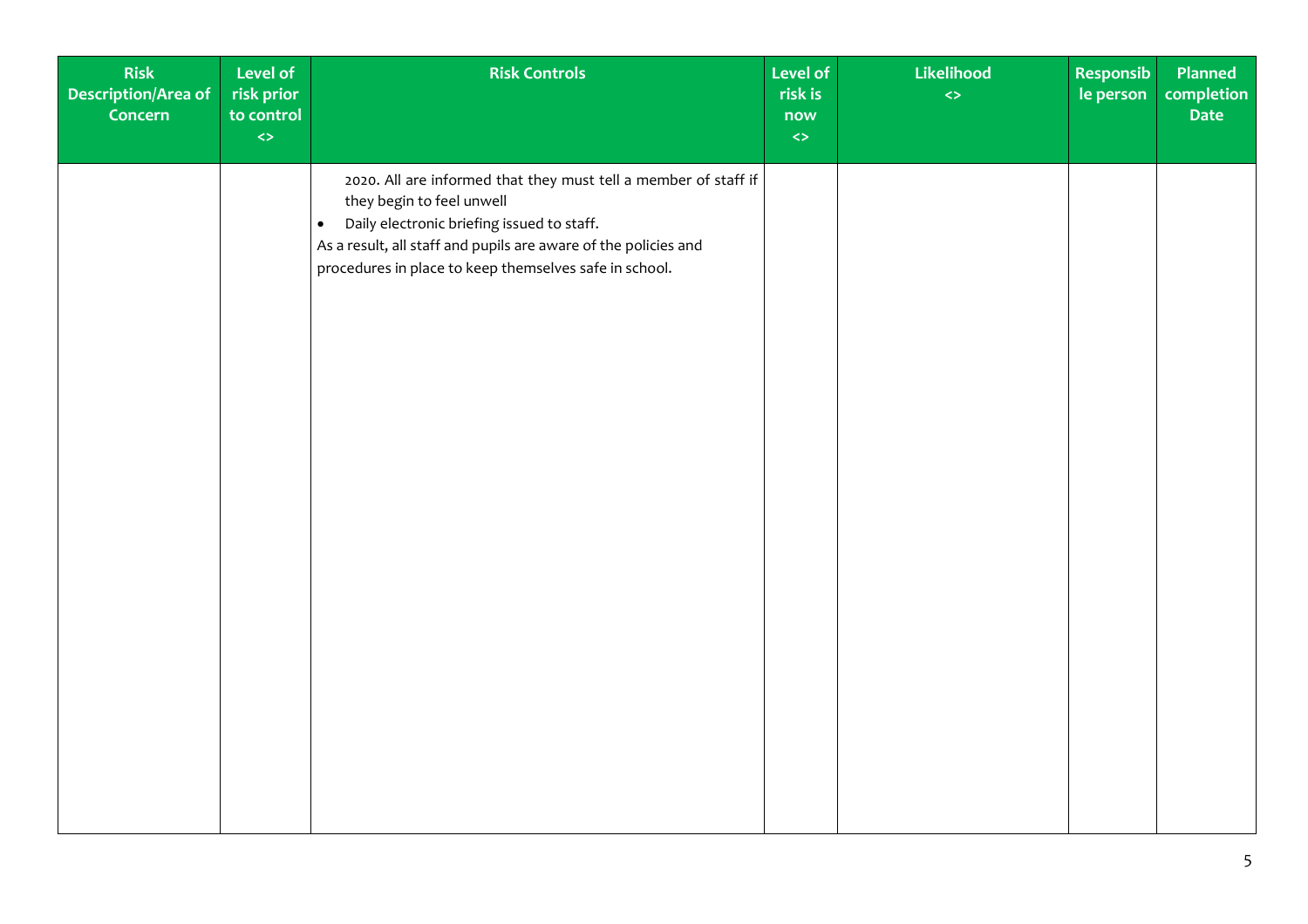| <b>Risk</b><br><b>Description/Area of</b><br><b>Concern</b> | <b>Level of</b><br>risk prior<br>to control<br>$\left\langle \right\rangle$ | <b>Risk Controls</b>                                                                                                                                                                                                                                                                                                                                                                                                                                                                                                                                                                                                                                                                                                                                                                                                                                                                                                                                                                                                                                                                                                                                                                                                                                                                                                                                                                                                                                                                                                                                                                                                                                                                          | <b>Level of</b><br>risk is<br>now<br>$\leftrightarrow$ | <b>Likelihood</b><br>$\leftrightarrow$ | <b>Responsib</b><br>le person | <b>Planned</b><br>completion<br><b>Date</b> |
|-------------------------------------------------------------|-----------------------------------------------------------------------------|-----------------------------------------------------------------------------------------------------------------------------------------------------------------------------------------------------------------------------------------------------------------------------------------------------------------------------------------------------------------------------------------------------------------------------------------------------------------------------------------------------------------------------------------------------------------------------------------------------------------------------------------------------------------------------------------------------------------------------------------------------------------------------------------------------------------------------------------------------------------------------------------------------------------------------------------------------------------------------------------------------------------------------------------------------------------------------------------------------------------------------------------------------------------------------------------------------------------------------------------------------------------------------------------------------------------------------------------------------------------------------------------------------------------------------------------------------------------------------------------------------------------------------------------------------------------------------------------------------------------------------------------------------------------------------------------------|--------------------------------------------------------|----------------------------------------|-------------------------------|---------------------------------------------|
| Poor hygiene practice<br>in school - general                | unknown                                                                     | Posters are displayed at the entrance to the school, around $\vert$ low<br>$\bullet$<br>school and in every classroom reminding staff, pupils, parents<br>and visitors of the hygiene practice required in school (e.g.<br>washing hands before entering and leaving school)<br>Pupils to wash their hands with soap before and after break<br>times and lunchtimes for no less than 20 seconds<br>Teachers to reiterate key messages in class-time (when<br>directed) to pupils to:<br>Cover coughs and sneezes with a tissue,<br>To throw all tissues in a bin<br>To avoid touching eyes, nose and mouth with<br>unwashed hands.<br>Additional alcohol-based sanitiser (that contains no less than<br>60 percent alcohol) and tissues to be provided for the school<br>reception area, dining hall, classrooms and other key locations<br>for staff, pupils and visitors<br>Infection control procedures are adhered to as far as possible<br>in accordance with the DfE and PHE's guidance<br>Sufficient amounts of soap (or hand sanitiser where<br>applicable), clean water, paper towels and waste disposal bins<br>are supplied in all toilets and kitchen areas<br>Hand washing facilities are supervised by staff when pupils are<br>washing their hands to avoid overcrowding in hand washing<br>areas<br>Pupils and staff do not share cutlery, food, drinks. Staff must<br>be responsible for washing up and putting away cutlery and<br>utensils or use the dish washer.<br>All utensils are thoroughly cleaned before and after use<br>Cleaners are employed by the school to carry out additional<br>$\bullet$<br>cleaning. Door handles, doors and toilets are cleaned before |                                                        | low                                    | <u>DJ</u>                     | ongoing                                     |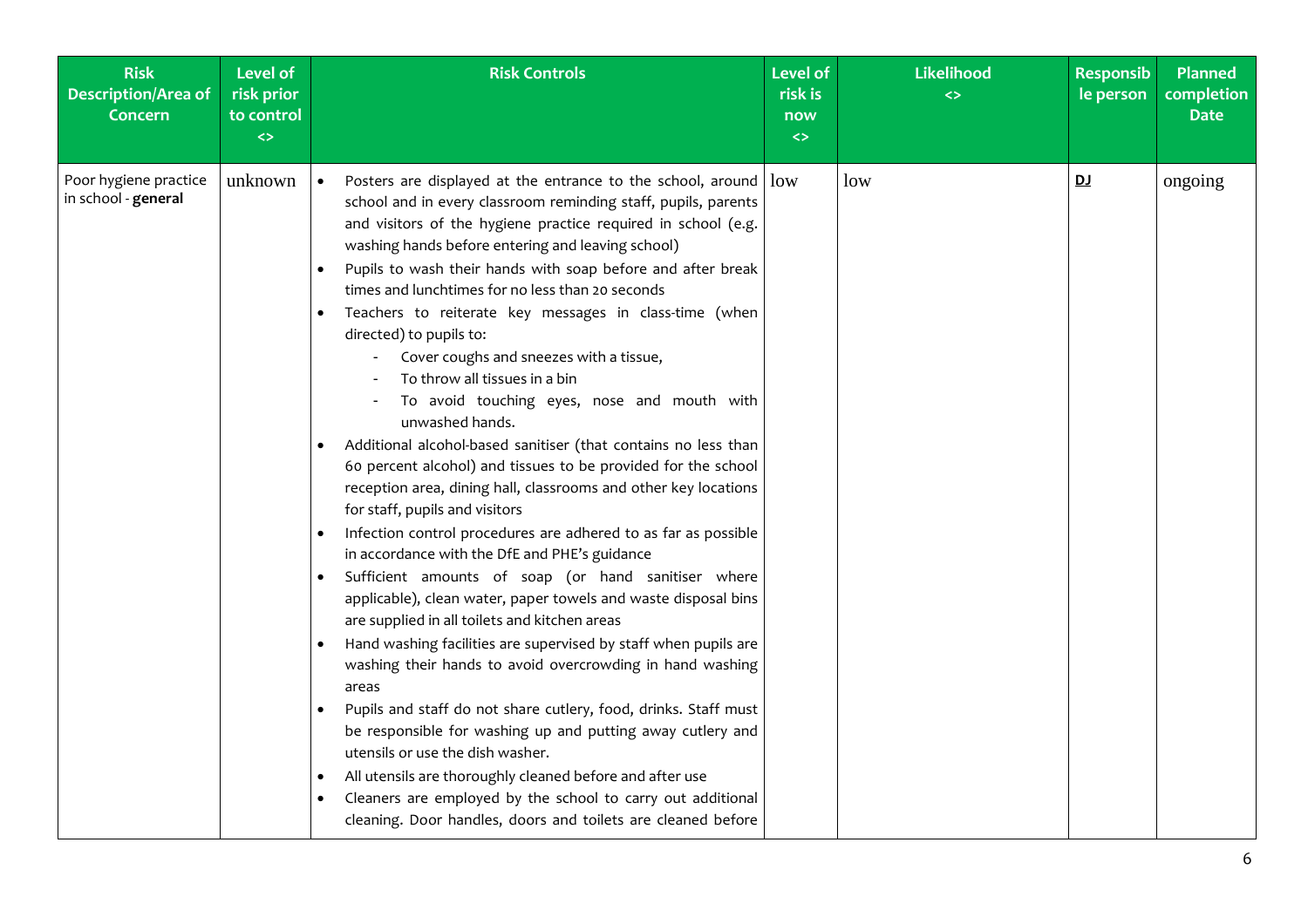| Risk<br>Description/Area of<br>Concern | Level of<br>risk prior<br>to control<br>$\Leftrightarrow$ | <b>Risk Controls</b>                                                                                                                                                                                                    | Level of<br>risk is<br>now<br>$\Leftrightarrow$ | Likelihood<br>$\Leftrightarrow$ | Responsib<br>le person | Planned<br>completion<br>Date |
|----------------------------------------|-----------------------------------------------------------|-------------------------------------------------------------------------------------------------------------------------------------------------------------------------------------------------------------------------|-------------------------------------------------|---------------------------------|------------------------|-------------------------------|
|                                        |                                                           | lunch, tables cleaned before and after lunch and paper/hand<br>towels are refilled regularly daily.<br>As a result, all pupils and staff are adhering to high standards of<br>hygiene to minimise risk of transmission. |                                                 |                                 |                        |                               |
|                                        |                                                           |                                                                                                                                                                                                                         |                                                 |                                 |                        |                               |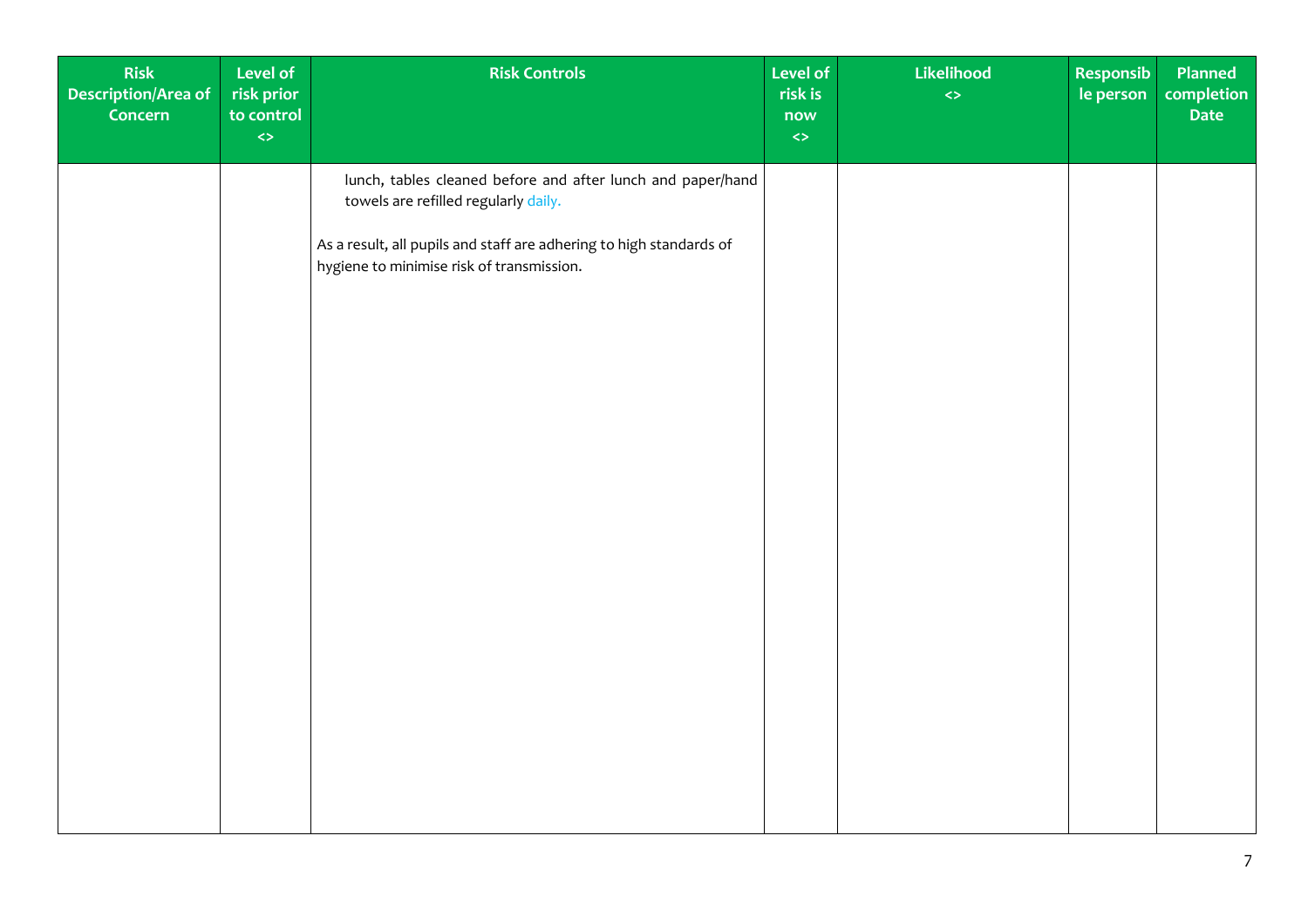| <b>Risk</b><br><b>Description/Area of</b><br>Concern     | Level of<br>risk prior<br>to control<br>$\leftrightarrow$ | <b>Risk Controls</b>                                                                                                                                                                                                                                                                                                                                                                                                                                       | <b>Level of</b><br>risk is<br>now<br>$\leftrightarrow$ | <b>Likelihood</b><br>$\leftrightarrow$ | <b>Responsib</b><br>le person | <b>Planned</b><br>completion<br><b>Date</b> |
|----------------------------------------------------------|-----------------------------------------------------------|------------------------------------------------------------------------------------------------------------------------------------------------------------------------------------------------------------------------------------------------------------------------------------------------------------------------------------------------------------------------------------------------------------------------------------------------------------|--------------------------------------------------------|----------------------------------------|-------------------------------|---------------------------------------------|
| Poor hygiene practice<br>– specific – school<br>entrance | unkno<br>wn                                               | Clear signage in place regarding social distancing<br>Barriers/screens to be used by reception staff when dealing<br>$\bullet$<br>with parents/visitors/contractors<br>Areas touched to be wiped down<br>$\bullet$<br>Discourage parents from entering the school building<br>$\bullet$<br>Rearrange furniture in reception area to facilitate social<br>$\bullet$<br>distancing.<br>As a result, reception staff are protected.                           | low                                                    | low                                    | <u>DJ</u>                     | ongoing                                     |
| Poor hygiene practice<br>- specific - office<br>spaces   | unkno<br>wn                                               | Start and end times for administrative staff are staggered to $\vert$ low<br>support social distancing<br>Tissues/hand sanitiser to be available in office locations<br>$\bullet$<br>Staff to wash hands on arrival at school<br>$\bullet$<br>Each individual is responsible for wiping down their own work<br>$\bullet$<br>area before and after use.<br>As a result, office practice in office spaces limits the risk of the<br>spread of any infection. |                                                        | low                                    | DJ                            | ongoing                                     |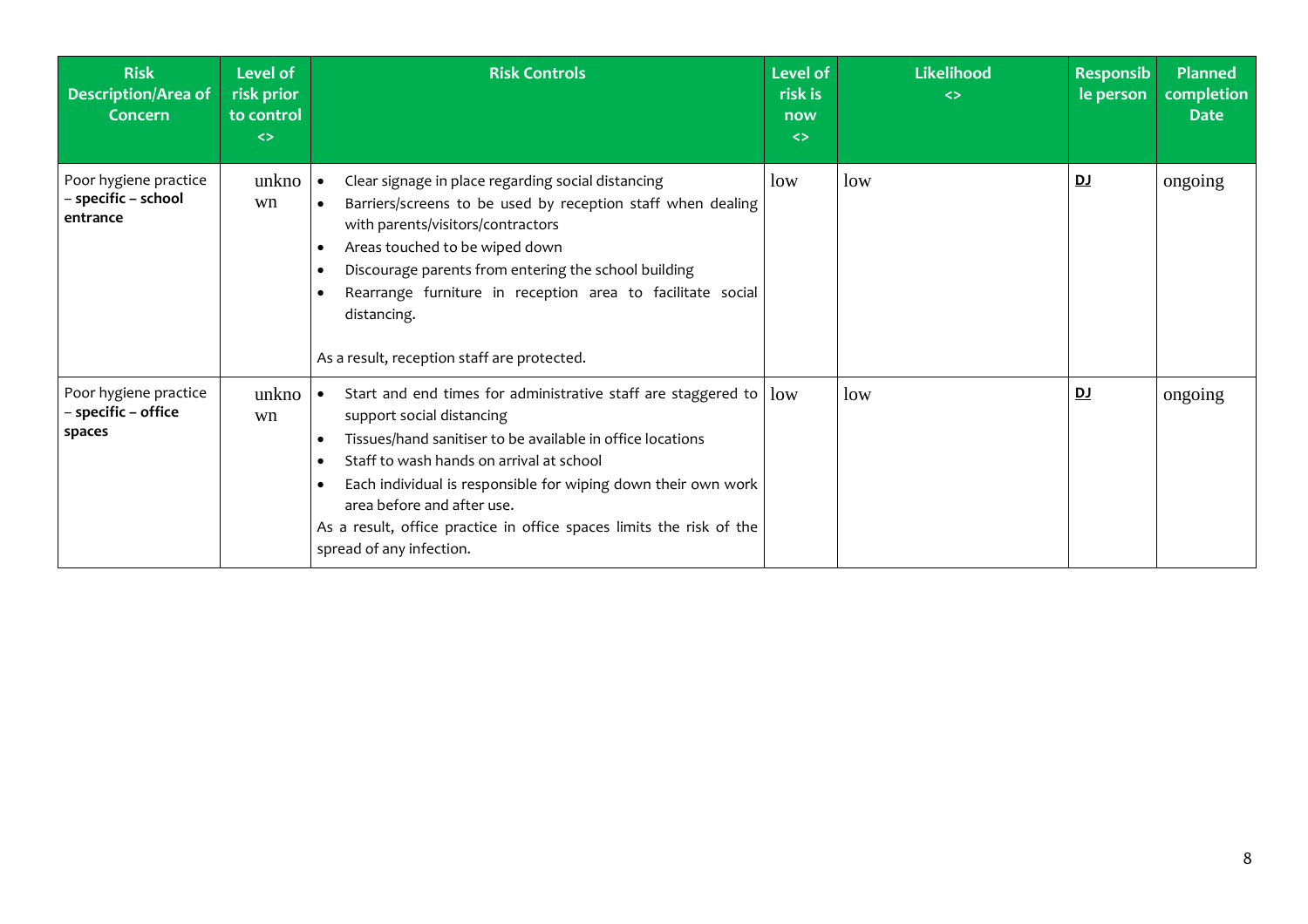| <b>Risk</b><br><b>Description/Area of</b><br><b>Concern</b>                                                 | <b>Level of</b><br>risk prior<br>to control<br>$\leftrightarrow$ | <b>Risk Controls</b>                                                                                                                                                                                                                                                                                                                                                                                                                                                                                                                                                                                                                                                                                                                                                                                                                                                                                                                                                                                                                                                                                                                                                                                                                                                                                                                                                                                                                                                                                                                                                                                                                                                                                                                                | <b>Level of</b><br>risk is<br>now<br>$\leftrightarrow$ | <b>Likelihood</b><br>$\leftrightarrow$ | <b>Responsib</b><br>le person | Planned<br>completion<br><b>Date</b> |
|-------------------------------------------------------------------------------------------------------------|------------------------------------------------------------------|-----------------------------------------------------------------------------------------------------------------------------------------------------------------------------------------------------------------------------------------------------------------------------------------------------------------------------------------------------------------------------------------------------------------------------------------------------------------------------------------------------------------------------------------------------------------------------------------------------------------------------------------------------------------------------------------------------------------------------------------------------------------------------------------------------------------------------------------------------------------------------------------------------------------------------------------------------------------------------------------------------------------------------------------------------------------------------------------------------------------------------------------------------------------------------------------------------------------------------------------------------------------------------------------------------------------------------------------------------------------------------------------------------------------------------------------------------------------------------------------------------------------------------------------------------------------------------------------------------------------------------------------------------------------------------------------------------------------------------------------------------|--------------------------------------------------------|----------------------------------------|-------------------------------|--------------------------------------|
| Poor hygiene practice<br>- specific - spread of<br>potential infection at<br>the start of the school<br>day | unknown                                                          | In line with government advice:<br>Issue information to young people, parents, carers and visitors not to<br>$\bullet$<br>enter the school if they display any symptoms of coronavirus<br>Issue information to parents about arrival and departure procedures,<br>including safe drop-off and pick-up<br>Inform each year group and their parents of their allocated times for<br>the beginning and end of their school day. All children to arrive<br>between 8.30 and 8.45 and enter school at different doors as<br>detailed in the Return to school plan. All children to be collected at<br>3pm from different exit points.<br>Nursery to arrive between 8.45 and 9.00am and be collected from<br>the Nursery playground at 2.45.<br>Inform each year group and their parents of the allocated entrance<br>and exit points to school and where they should go on arrival<br>Pupils to be supervised in accessing hand-washing facilities on arrival,<br>ensuring that pupils queue while maintaining social distancing as<br>they wait for facilities<br>All staff to wash hands on arrival in school<br>Make it clear to parents and pupils that they cannot congregate at<br>the front of school prior to the start of the school day<br>Make parents and pupils aware of government recommendations<br>with regard to transport. Inform parents and pupils of restrictions<br>and plans relating to school transport<br>Issue information to pupils in relation to restrictions on their<br>movement around the site<br>Sufficient supplies of hand-washing supplies should be provided to<br>accommodate this procedure at the start of the day.<br>As a result, the risk of infection is reduced as pupils and staff arrive at<br>school. | low                                                    | low                                    | <u>DJ</u>                     | ongoing                              |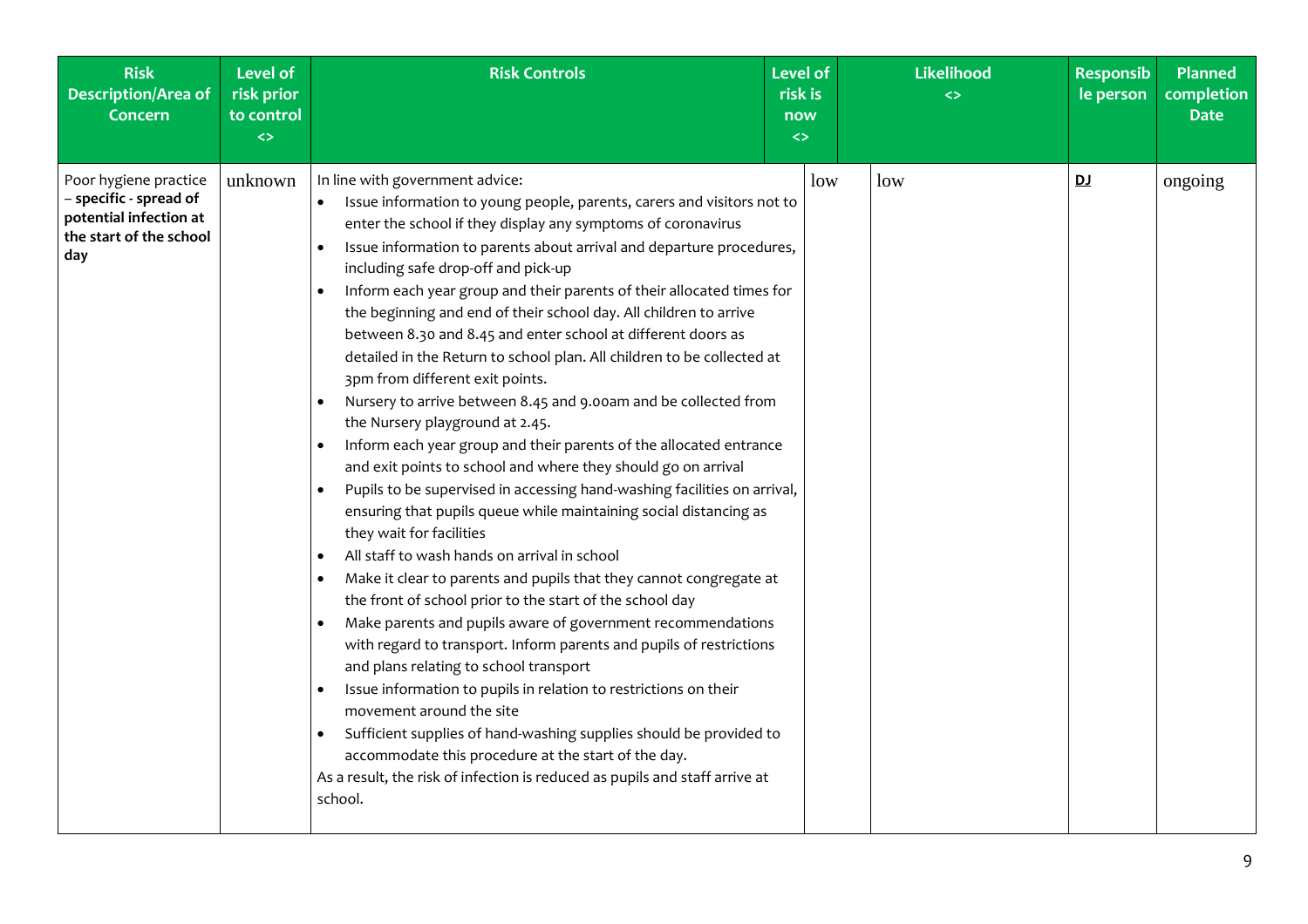| <b>Risk</b><br>Description/Area of<br><b>Concern</b>                   | <b>Level of</b><br>risk prior<br>to control<br>$\leftrightarrow$ | <b>Risk Controls</b>                                                                                                                                                                                                                                                                                                                                                                                                                                                                                                                                                                                                                                                                                                                                   | <b>Level of</b><br>risk is<br>now<br>$\leftrightarrow$ | Likelihood<br>$\leftrightarrow$ | <b>Responsib</b><br>le person | Planned<br>completion<br><b>Date</b> |
|------------------------------------------------------------------------|------------------------------------------------------------------|--------------------------------------------------------------------------------------------------------------------------------------------------------------------------------------------------------------------------------------------------------------------------------------------------------------------------------------------------------------------------------------------------------------------------------------------------------------------------------------------------------------------------------------------------------------------------------------------------------------------------------------------------------------------------------------------------------------------------------------------------------|--------------------------------------------------------|---------------------------------|-------------------------------|--------------------------------------|
| Poor hygiene practice<br>- specific -<br>toilet/changing<br>facilities | unknown                                                          | Staff to wear additional PPE when supporting pupils with<br>$\bullet$<br>toileting routines - mask, gloves, apron<br>All changing surfaces to be cleaned before and after each use<br>$\bullet$<br>Nappies/soiled items to be disposed of in yellow bags<br>$\bullet$<br>Staff to follow specific intimate care procedures detailed on<br>individual care plans where necessary.<br>Any soiled clothes are put into a plastic bag (double bagged)<br>and sent home.<br>As a result, safe practices are followed and the risk of infection is<br>reduced for staff and pupils.                                                                                                                                                                          | low                                                    | low                             | <u>DJ</u>                     | ongoing                              |
| Poor hygiene practice<br>- specific - end of the<br>school day.        | unkno<br>wn                                                      | Issue information to parents about departure procedures,<br>including safe pick-up<br>Inform pupils and their parents of the allocated exit points and<br>$\bullet$<br>pick up points. Class 2 - hall door, Class 1 nursery door, Class 3<br>and 4 playground Class 5 classroom door<br>Make it clear to parents and pupils that they cannot<br>$\bullet$<br>congregate at the front of school/in the playground prior to<br>the end of the school day. If waiting to collect pupils, parents<br>are to remain in cars and park safely<br>Make parents and pupils aware of government<br>recommendations with regard to transport. Inform parents<br>and pupils of restrictions and plans relating to school transport<br>and potential road closures. | Low                                                    | Low                             | <b>DJ</b>                     | Ongoing                              |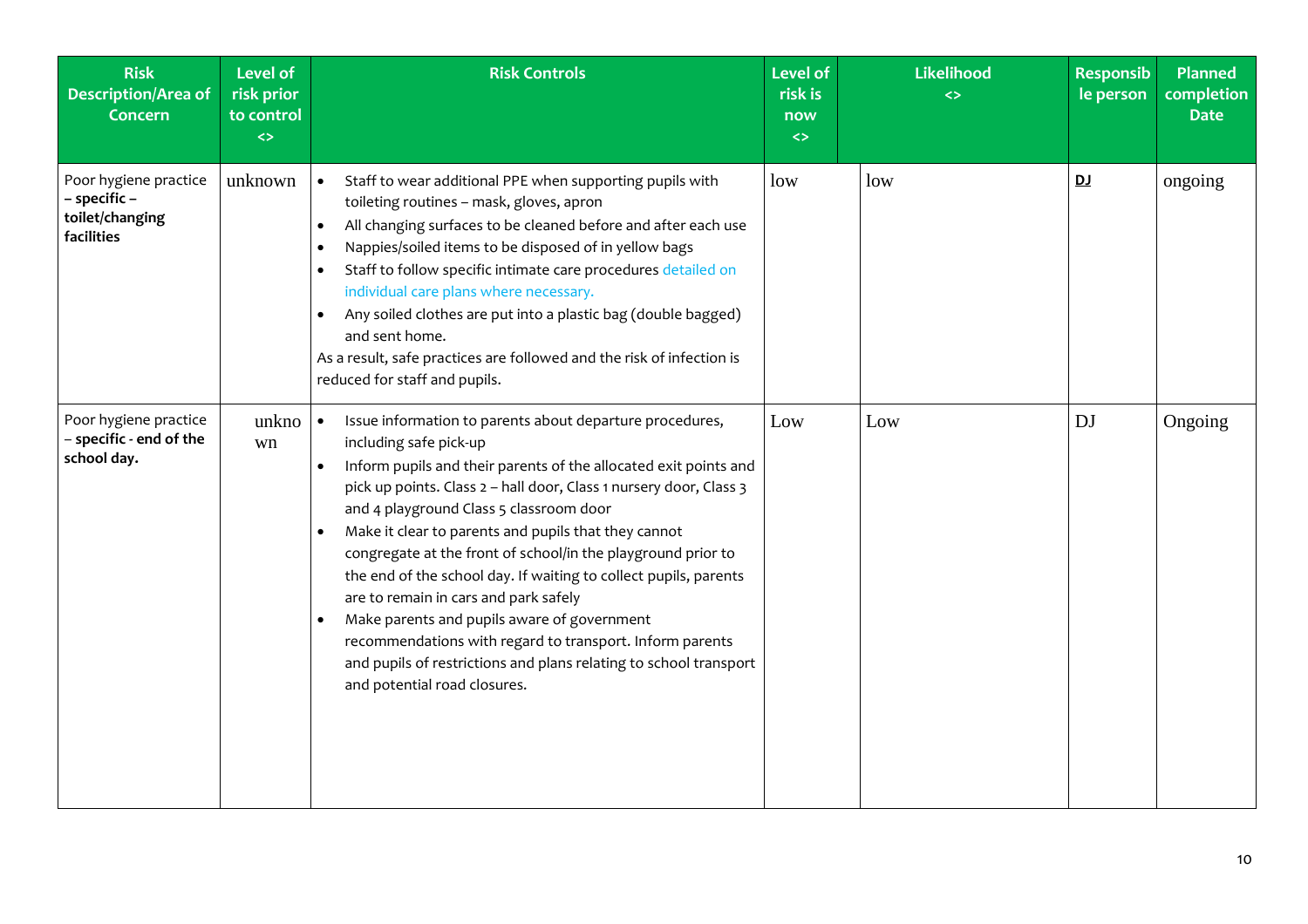| <b>Risk</b><br><b>Description/Area of</b><br><b>Concern</b> | <b>Level of</b><br>risk prior<br>to control<br>$\leftrightarrow$ | <b>Risk Controls</b>                                                                                                                                                                                                                                                                                                                                                                                                                                                                                                                                                                                                                                                                                                                                                                                                                                                                                                                                                                                                                                                                                                                                                                                                                                                                                                                                                                                                                                                                                                                                                                                                                                                         | <b>Level of</b><br>risk is<br>now<br>$\left\langle \right\rangle$ | Likelihood<br>$\leftrightarrow$ | <b>Responsib</b><br>le person | <b>Planned</b><br>completion<br><b>Date</b> |
|-------------------------------------------------------------|------------------------------------------------------------------|------------------------------------------------------------------------------------------------------------------------------------------------------------------------------------------------------------------------------------------------------------------------------------------------------------------------------------------------------------------------------------------------------------------------------------------------------------------------------------------------------------------------------------------------------------------------------------------------------------------------------------------------------------------------------------------------------------------------------------------------------------------------------------------------------------------------------------------------------------------------------------------------------------------------------------------------------------------------------------------------------------------------------------------------------------------------------------------------------------------------------------------------------------------------------------------------------------------------------------------------------------------------------------------------------------------------------------------------------------------------------------------------------------------------------------------------------------------------------------------------------------------------------------------------------------------------------------------------------------------------------------------------------------------------------|-------------------------------------------------------------------|---------------------------------|-------------------------------|---------------------------------------------|
| Ill health in school.                                       | unknown                                                          | Staff are informed of the symptoms of possible coronavirus<br>$\bullet$<br>infection, e.g. a cough, loss of or change in taste. and high<br>temperature, and are kept up-to-date with national guidance<br>about the signs, symptoms and transmission of coronavirus<br>Appropriate PPE is sourced and guidance on its location, use<br>and disposal issued to staff in line with government guidance<br>on what to do if a pupil or staff member becomes unwell<br>All staff are informed of the procedure in school relating a<br>pupil becoming unwell in school<br>Any pupil who displays signs of being unwell is immediately<br>taken to the conservatory and parents are called.<br>Any staff member who displays signs of being unwell<br>immediately refers themselves to a member of SLT and is sent<br>home<br>School admin team to contact parents. Parents advised to<br>follow the COVID-19: Guidance for households, including<br>accessing testing<br>If a pupil needs to use the bathroom, they should use a<br>separate bathroom (male staff toilet) which will be cleaned<br>after use.<br>Pupils displaying symptoms of coronavirus do not come in to<br>contact with other pupils and as few staff as possible, whilst<br>still ensuring the pupil is safe. A facemask should be worn by<br>the supervising adult if a distance of 2 metres cannot be<br>maintained<br>If contact with a child or young person is necessary, then<br>gloves, an apron and a face mask should be worn by the<br>supervising adult. If there is a risk of splashing, eye protection<br>should also be worn<br>The relevant member of staff calls for emergency assistance |                                                                   |                                 | D <sub>J</sub>                |                                             |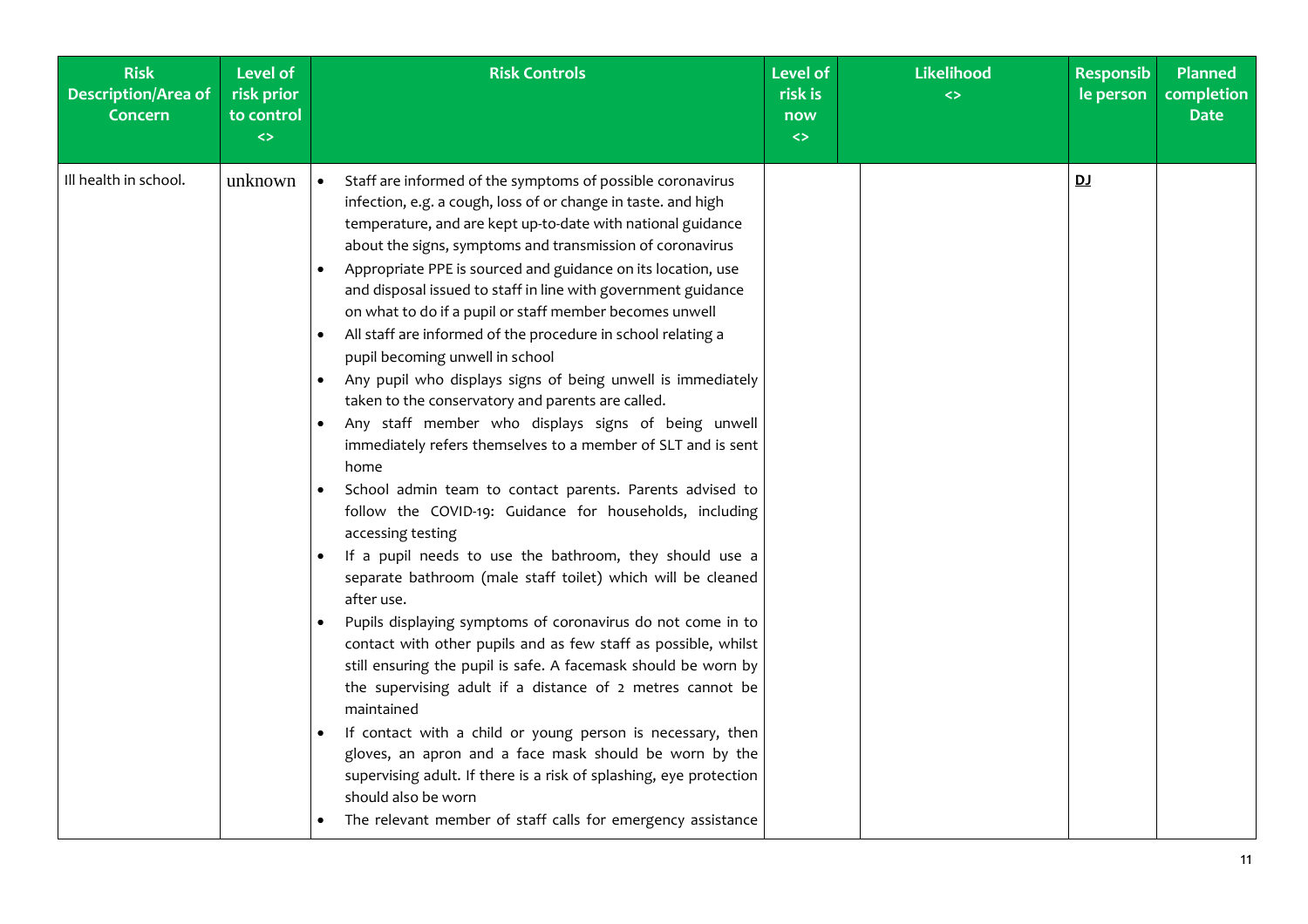| <b>Risk</b><br><b>Description/Area of</b><br>Concern | Level of<br>risk prior<br>to control<br>$\leftrightarrow$ | <b>Risk Controls</b>                                                                                                                                                                                                                                                                                                                                                                                                                                                                                                                                                                                                                                                                                                                                                                                                                             | <b>Level of</b><br>risk is<br>now<br>$\leftrightarrow$ | <b>Likelihood</b><br>$\leftrightarrow$ | <b>Responsib</b><br>le person | <b>Planned</b><br>completion<br><b>Date</b> |
|------------------------------------------------------|-----------------------------------------------------------|--------------------------------------------------------------------------------------------------------------------------------------------------------------------------------------------------------------------------------------------------------------------------------------------------------------------------------------------------------------------------------------------------------------------------------------------------------------------------------------------------------------------------------------------------------------------------------------------------------------------------------------------------------------------------------------------------------------------------------------------------------------------------------------------------------------------------------------------------|--------------------------------------------------------|----------------------------------------|-------------------------------|---------------------------------------------|
|                                                      |                                                           | immediately if the pupil's symptoms worsen<br>Unwell pupils who are waiting to go home are supervised in<br>$\bullet$<br>the conservatory where they can be at least two metres away<br>from others and ventilated<br>Areas used by unwell pupils who need to go home are<br>$\bullet$<br>identified as out of bounds, thoroughly cleaned and<br>disinfected once vacated.<br>Members of staff or pupils showing signs should get<br>$\bullet$<br>themselves tested by contacting 111 for guidance or by using<br>the self referral via the government website.<br>They can only return if the test results come back negative or<br>$\bullet$<br>wait the required 14 days.<br>As a result, any member of the school community who becomes<br>unwell, is isolated quickly and appropriate action is taken to<br>minimise the risk of infection. |                                                        |                                        |                               |                                             |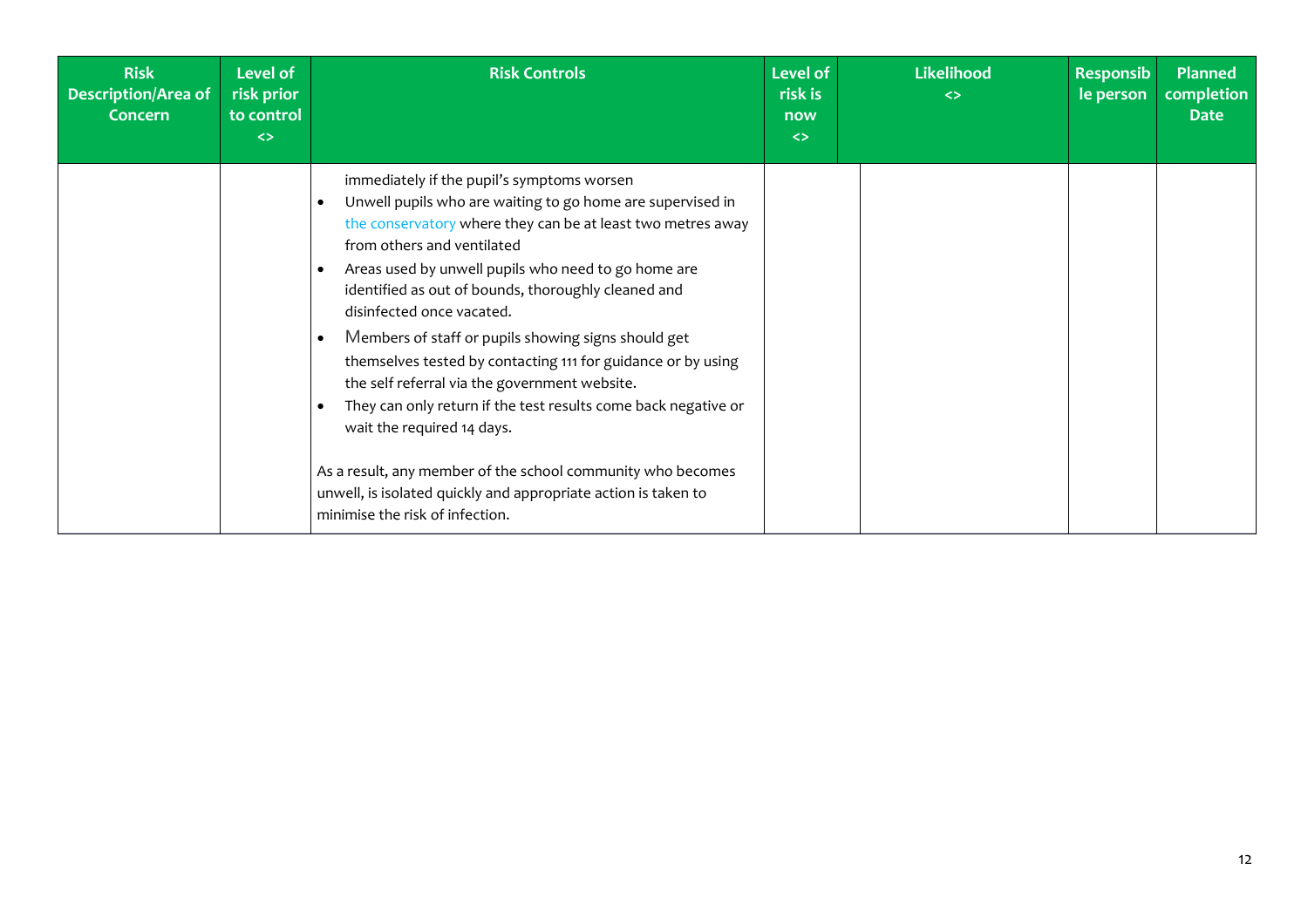| <b>Risk</b><br><b>Description/Area of</b><br><b>Concern</b>                                                         | <b>Level of</b><br>risk prior<br>to control<br>$\leftrightarrow$ | <b>Risk Controls</b>                                                                                                                                                                                                                                                                                                                                                                                                                                                                                                                                                                                                                                                                                                                                                                             | <b>Level of</b><br>risk is<br>now<br>$\leftrightarrow$ | Likelihood<br><> | <b>Responsib</b><br>le person | <b>Planned</b><br>completion<br><b>Date</b> |
|---------------------------------------------------------------------------------------------------------------------|------------------------------------------------------------------|--------------------------------------------------------------------------------------------------------------------------------------------------------------------------------------------------------------------------------------------------------------------------------------------------------------------------------------------------------------------------------------------------------------------------------------------------------------------------------------------------------------------------------------------------------------------------------------------------------------------------------------------------------------------------------------------------------------------------------------------------------------------------------------------------|--------------------------------------------------------|------------------|-------------------------------|---------------------------------------------|
| Poor management of<br>pupil numbers reduces<br>the ability of pupils<br>and staff to practice<br>social distancing. | unknown                                                          | All children are expected to return to school.<br>$\bullet$<br>Classroms to be cleared of any unnecessary / surplus furniture.<br>$\bullet$<br>Children in Year 1 to 6 to sit side by side and facing the front.<br>$\bullet$<br>Timetable reviewed and refreshed and programme<br>$\bullet$<br>communicated to teachers and staff<br>Where possible, pupil movement to be limited to make social<br>$\bullet$<br>distancing easier and specialist teachers to move between<br>allocated classrooms<br>Leaders to consider how best to supplement remote<br>$\bullet$<br>education with face-to-face support for children who are self<br>isolating.<br>As a result, staff and pupils are clear about where they should be,<br>the times that they should be there and what they are delivering. | low                                                    | low              | DJ                            | ongoing                                     |
| A pupil is tested and<br>has a confirmed case<br>of coronavirus.                                                    | unknown                                                          | In line with government advice:<br>The rest of the class/group should be advised to self-isolate for<br>$\bullet$<br>14 days<br>The Headteacher will contact PHE. Then PHE's local protection<br>$\bullet$<br>teams to conduct a rapid investigation and will advise school<br>on appropriate action.<br>As a result, school leaders taken appropriate action in the event of<br>a confirmed case of coronavirus.                                                                                                                                                                                                                                                                                                                                                                                | low                                                    | low              | <u>DJ</u>                     | ongoing                                     |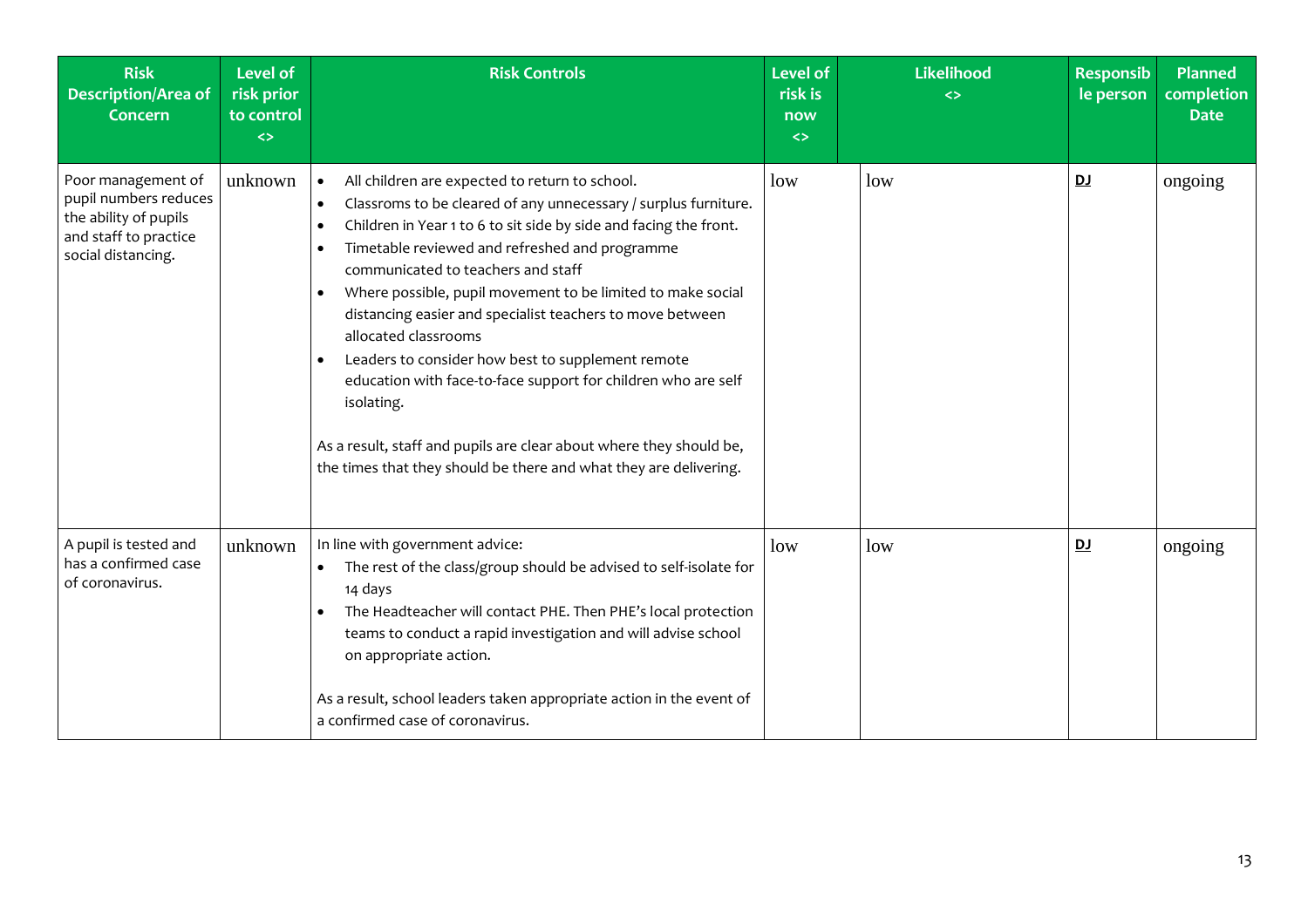| <b>Risk</b><br><b>Description/Area of</b><br><b>Concern</b>                                            | <b>Level of</b><br>risk prior<br>to control<br>$\Leftrightarrow$ | <b>Risk Controls</b>                                                                                                                                                                                                                                                                                                                                                                                                                                                                                                                                                                                                                                                                                                                                                                                                                                                              | <b>Level of</b><br>risk is<br>now<br>$\Leftrightarrow$ | <b>Likelihood</b><br>$\leftrightarrow$ | <b>Responsib</b><br>le person | Planned<br>completion<br><b>Date</b> |
|--------------------------------------------------------------------------------------------------------|------------------------------------------------------------------|-----------------------------------------------------------------------------------------------------------------------------------------------------------------------------------------------------------------------------------------------------------------------------------------------------------------------------------------------------------------------------------------------------------------------------------------------------------------------------------------------------------------------------------------------------------------------------------------------------------------------------------------------------------------------------------------------------------------------------------------------------------------------------------------------------------------------------------------------------------------------------------|--------------------------------------------------------|----------------------------------------|-------------------------------|--------------------------------------|
| Insufficient staff to<br>run face-to-sessions<br>for pupils.                                           | unknown                                                          | Leaders to ensure that they have a complete list of extremely<br>$\bullet$<br>vulnerable adults for their school<br>Protocols for staff to inform leaders if they need to self-isolate<br>$\bullet$<br>are clearly in place<br>Leaders ensure there is a rota in place for cover in the instance<br>that staff have to self-isolate.<br>As a result, sufficient staff cover in place to provide the face-to-<br>face support sessions for pupils.                                                                                                                                                                                                                                                                                                                                                                                                                                 | low                                                    | low                                    | <b>DJ</b>                     | ongoing                              |
| Pupil movement<br>between lesson, at<br>breaktime and<br>lunchtime increases<br>the risk of infection. | unkno<br>wn                                                      | Staggered starts to be put in place for breaktime and<br>$\bullet$<br>lunchtime<br>One-way circulation where possible to be put in place for<br>pupils arriving and leaving shared lunch space/lessons. N/ a at<br>the moment<br>Allocated outdoor areas for each Key stage to be identified for<br>$\bullet$<br>breaktime and lunchtime<br>Lunchtime to be staggered for different key stages 11.45am<br>$\bullet$<br>KS1 12.30 KS2 12.15p<br>Pupils advised not to play contact games at breaktime or<br>lunchtime. Ball games and shared outdoor equipment to be<br>used in KS bubbles<br>Pupils to be supervised in washing hands or sanitising before<br>and after lunch.<br>All children will have a packed lunch, to eat in classrooms to<br>reduce movement and maintain social distancing.<br>As a result, the risk of infection during unstructured time is<br>reduced. | low                                                    | low                                    | D                             | ongoing                              |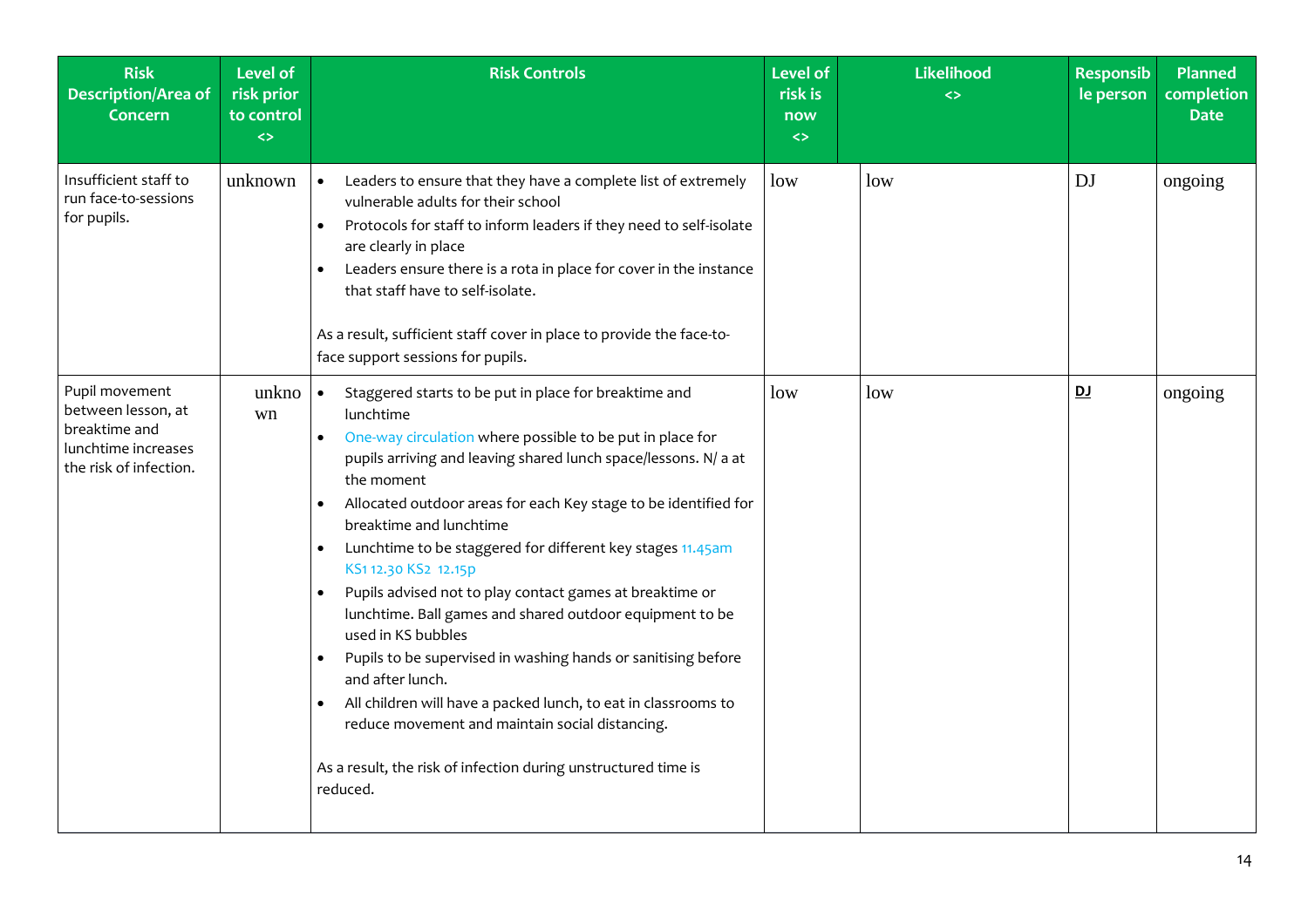| <b>Risk</b><br><b>Description/Area of</b><br><b>Concern</b> | <b>Level of</b><br>risk prior<br>to control<br>$\leftrightarrow$ | <b>Risk Controls</b>                                                                                                                                                                                                                                                                                                                                                                                                                                                                                                                                                                                                                                                                                                                                                                                                                                                                                                                                                                                                                                                                                                                                                                                                                                                                                                                                                                                                                                                                                                                                                                                                                                                                                | <b>Level of</b><br>risk is<br>now<br>$\leftrightarrow$ | <b>Likelihood</b><br>$\leftrightarrow$ | <b>Responsib</b><br>le person | <b>Planned</b><br>completion<br><b>Date</b> |
|-------------------------------------------------------------|------------------------------------------------------------------|-----------------------------------------------------------------------------------------------------------------------------------------------------------------------------------------------------------------------------------------------------------------------------------------------------------------------------------------------------------------------------------------------------------------------------------------------------------------------------------------------------------------------------------------------------------------------------------------------------------------------------------------------------------------------------------------------------------------------------------------------------------------------------------------------------------------------------------------------------------------------------------------------------------------------------------------------------------------------------------------------------------------------------------------------------------------------------------------------------------------------------------------------------------------------------------------------------------------------------------------------------------------------------------------------------------------------------------------------------------------------------------------------------------------------------------------------------------------------------------------------------------------------------------------------------------------------------------------------------------------------------------------------------------------------------------------------------|--------------------------------------------------------|----------------------------------------|-------------------------------|---------------------------------------------|
| Spread of infection in<br>classrooms/shared<br>areas.       | unkno<br>wn                                                      | All soft furnishings and items that are hard to clean to be kept<br>$\bullet$<br>within classes.<br>Pupils to be directed to specific seats in classrooms and to<br>$\bullet$<br>maintain seats during the day as far as possible<br>Tissues and hand sanitiser to be located in each<br>classroom/learning space<br>Bins to be emptied at least once daily in classrooms.<br>$\bullet$<br>Contact with communal surfaces, such as door handles etc to<br>$\bullet$<br>be minimised. Doors to be kept open<br>Where possible, windows to be opened to provide ventilation.<br>$\bullet$<br>Inform all the pupils that they must bring the required<br>equipment to school (pencil case) to reduce the risk of<br>infection<br>Pupils/staff to clean IT equipment (esp keyboards) with anti-<br>bacterial wipes before and after each use<br>Shared telephone handsets to be cleaned with anti-bacterial<br>wipes before and after each use<br>Shared teaching resources to be cleaned prior to and after use<br>$\bullet$<br>if being shared outside the Key stage.<br>If any bodily fluids come into contact with classroom<br>$\bullet$<br>equipment, ensure that gloves are worn to remove the piece<br>of equipment before it is thoroughly cleaned<br>Guidance issued to staff on the use of the staff room and staff<br>toilet area, including maximum numbers at any one time. Staff<br>to be reminded to adhere to social distancing at all times.<br>Hand sanitiser to be in place at photocopiers/shared<br>$\bullet$<br>keyboards/telephones etc<br>Staff must wash and dry their own cups, plates and utensils,<br>$\bullet$<br>using disposable towels or put them in the dish washer. | low                                                    | low                                    | DJ                            | ongoing                                     |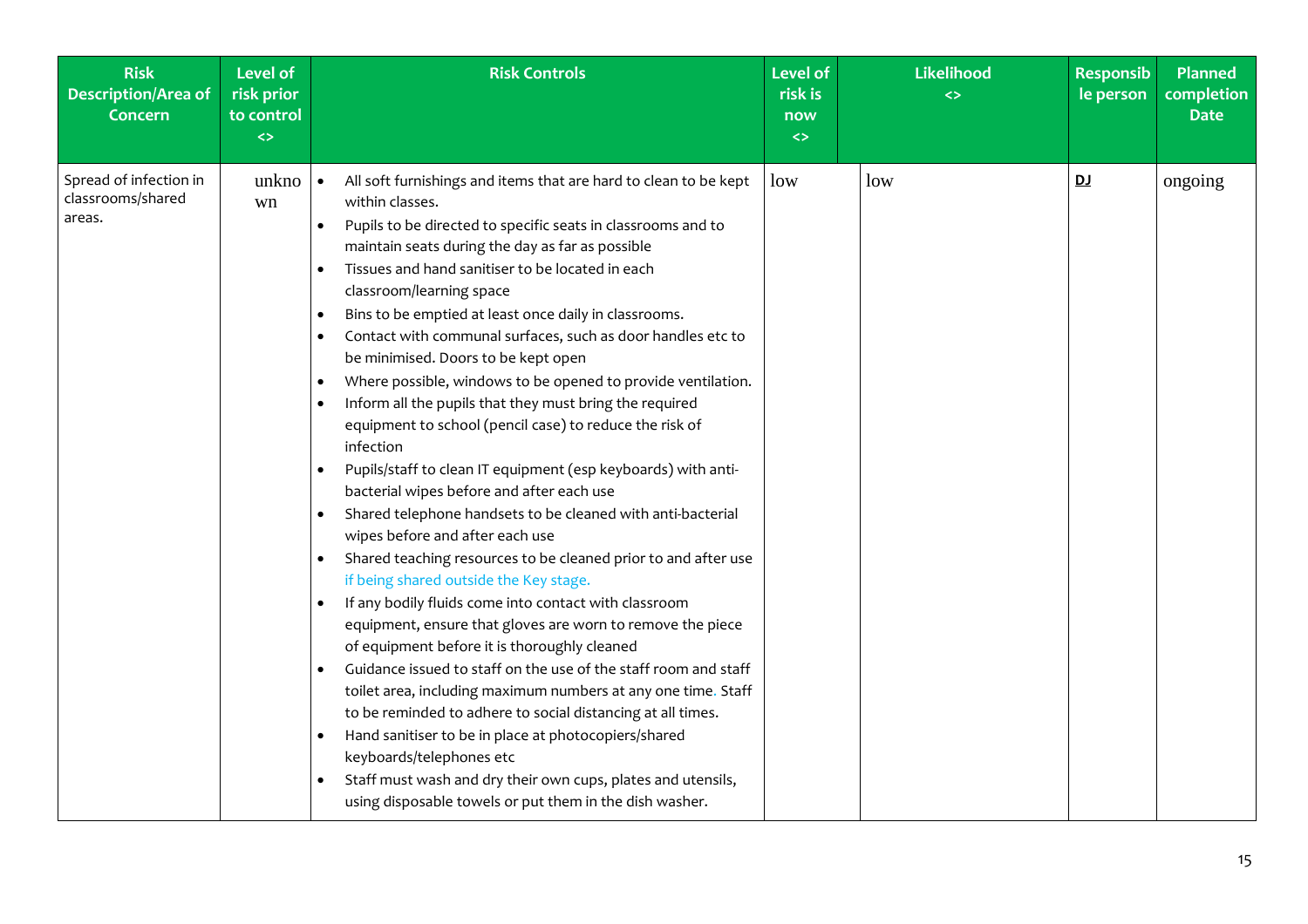| <b>Risk</b><br><b>Description/Area of</b><br><b>Concern</b>                                                  | <b>Level of</b><br>risk prior<br>to control<br>$\leftrightarrow$ | <b>Risk Controls</b>                                                                                                                                                                                                                                                                                                                                                                                                                                                                                                                                                                                                                                                                                                                                                                                                                                                                                                           | <b>Level of</b><br>risk is<br>now<br>$\leftrightarrow$ | Likelihood<br><> | <b>Responsib</b><br>le person | Planned<br>completion<br><b>Date</b> |
|--------------------------------------------------------------------------------------------------------------|------------------------------------------------------------------|--------------------------------------------------------------------------------------------------------------------------------------------------------------------------------------------------------------------------------------------------------------------------------------------------------------------------------------------------------------------------------------------------------------------------------------------------------------------------------------------------------------------------------------------------------------------------------------------------------------------------------------------------------------------------------------------------------------------------------------------------------------------------------------------------------------------------------------------------------------------------------------------------------------------------------|--------------------------------------------------------|------------------|-------------------------------|--------------------------------------|
| Poor pupil behaviour<br>increases the risk of<br>the spread of the<br>infection                              | unkno<br>wn                                                      | Pupils are reminded of the behaviour policy on their return to<br>$\bullet$<br>school<br>Sanctions (and how they will be applied in the context of social<br>distancing) are clearly communicated to pupils and parents.<br>Behaviour policy is adjusted as a consequence<br>Pupils' individual behaviour plans are reviewed and specific<br>$\bullet$<br>control measures identified and shared with pupils and staff<br>where necessary.<br>As a result, pupils and staff understand the behaviour<br>policy/individual plans in context.                                                                                                                                                                                                                                                                                                                                                                                    | low                                                    | low              | VG/DJ                         | ongoing                              |
| Pupils with complex<br>needs are not<br>adequately prepared<br>for a return to school<br>or safely supported | unknown                                                          | Specific arrangements for pupil transport have been risk<br>assessed and agreed with local providers<br>Leaders and staff should review individual pupils' handling<br>plans, including the use of PPE<br>Additional advice should be sought from external agencies<br>$\bullet$<br>where appropriate in relation to moving and handling<br>(physiotherapy, occupational therapy)<br>Review individual communication plans where close proximity<br>is expected e.g. on-body signing<br>Plans should be understood, shared and followed consistently<br>$\bullet$<br>by all staff working with those pupils<br>Prepare additional social stories to support pupils with autism /<br>learning difficulties (highlighting changes to<br>classrooms/arrangements/use of PPE, for example) and share<br>with parents and pupils prior to pupils returning to school.<br>As a result, pupils with complex needs are well supported. | low                                                    | low              | DJ/BG                         | ongoing                              |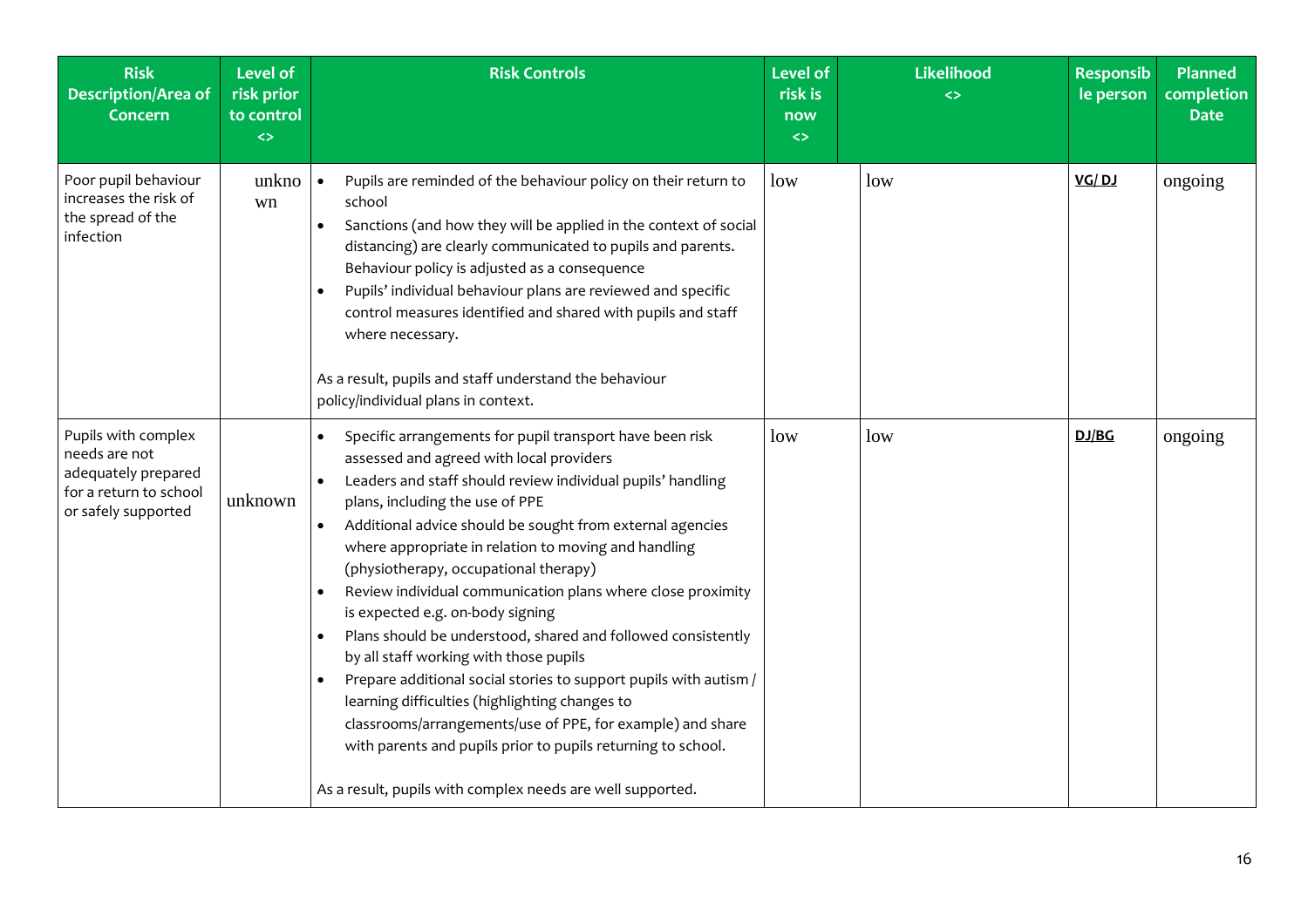| <b>Risk</b><br><b>Description/Area of</b><br><b>Concern</b>                        | <b>Level of</b><br>risk prior<br>to control<br>$\leftrightarrow$ | <b>Risk Controls</b>                                                                                                                                                                                                                                                                                                                                                                                     | <b>Level of</b><br>risk is<br>now<br>$\leftrightarrow$ | Likelihood<br><> | <b>Responsib</b><br>le person | <b>Planned</b><br>completion<br><b>Date</b> |
|------------------------------------------------------------------------------------|------------------------------------------------------------------|----------------------------------------------------------------------------------------------------------------------------------------------------------------------------------------------------------------------------------------------------------------------------------------------------------------------------------------------------------------------------------------------------------|--------------------------------------------------------|------------------|-------------------------------|---------------------------------------------|
| Vulnerable pupils and<br>pupils with SEND do<br>not receive<br>appropriate support | unknown                                                          | Appropriate planning is in place to support the mental health<br>$\bullet$<br>of pupils returning to school<br>Agree what returning support is available to pupils with SEND<br>in conjunction with families and other agencies.<br>As a result, pupils with SEND and those concerned about returning<br>to school are well supported.                                                                   | low                                                    | low              | <b>BG</b>                     | ongoing                                     |
| Increased number of<br>safeguarding concerns<br>reported after<br>lockdown         | unknown                                                          | Agree safeguarding provision to be put in place to support<br>$\bullet$<br>returning pupils<br>Ensure that key staff (DSL and deputies) have capacity to deal<br>$\bullet$<br>with any arising concerns<br>Follow up any referrals made by staff swiftly, while maintaining<br>social distancing.<br>As a result, safeguarding remains of the highest priority and<br>practice.                          | low                                                    | low              | <u>DJ</u>                     | ongoing                                     |
| Emergency evacuation<br>due to fire etc                                            | unknown                                                          | Lockdown, fire and emergency evacuation procedures to be<br>$\bullet$<br>reviewed so that social distancing can be maintained<br>Leaders to communicate procedures to all staff<br>$\bullet$<br>Staff to communicate emergency evacuation procedures to<br>$\bullet$<br>pupils at the beginning of each day.<br>As a result, social distancing is maintained in the event of an<br>emergency evacuation. | low                                                    | low              | <u>DJ</u>                     | ongoing                                     |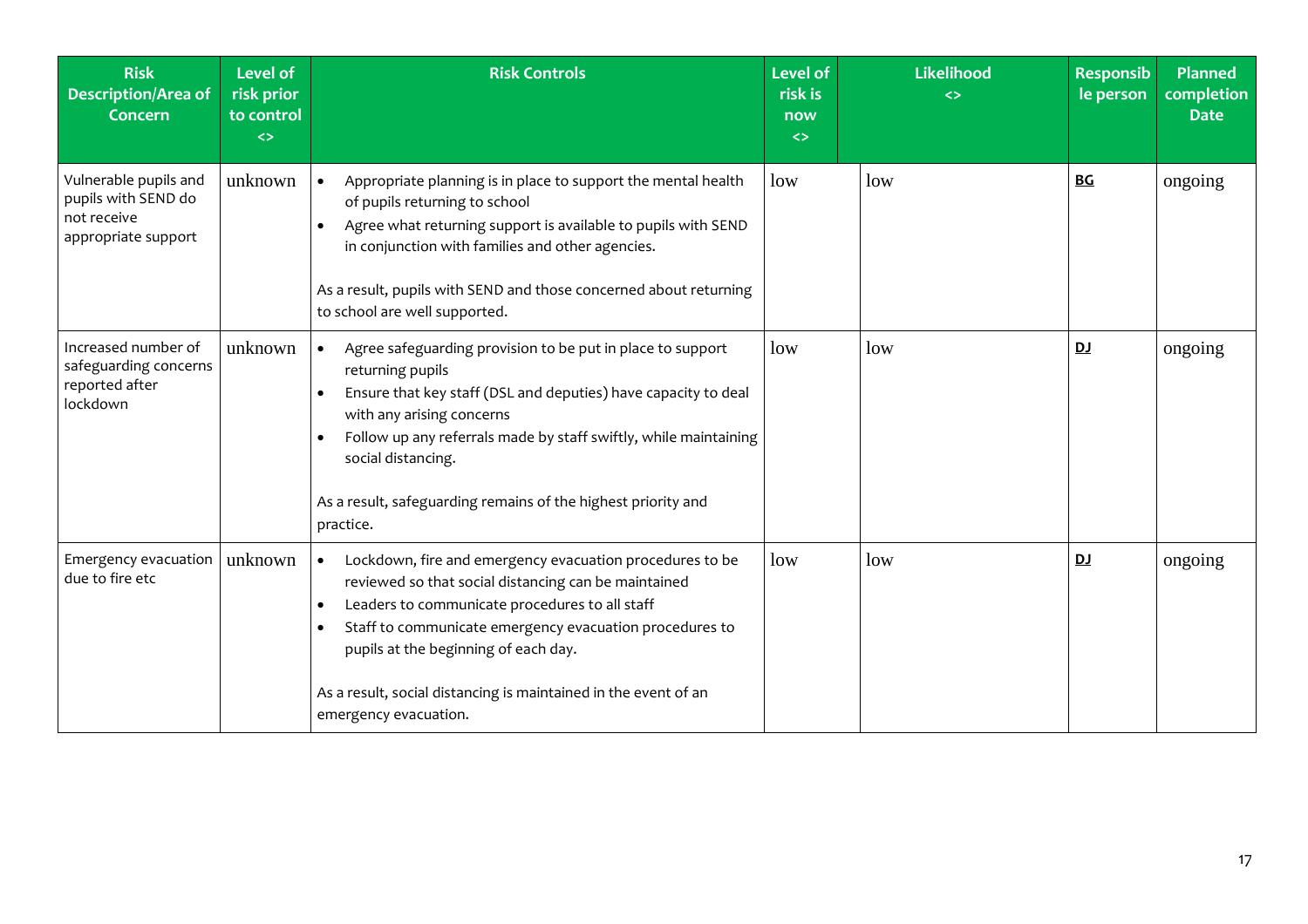| <b>Risk</b><br><b>Description/Area of</b><br>Concern | Level of<br>risk prior<br>to control<br>$\leftrightarrow$ | <b>Risk Controls</b>                                                                                                                                                                                                                                                                                                                                                                                                                                                                                                                                                                                                                                                                                                                                                                                                                                                                                                                                                                                                                                                                                                 | <b>Level of</b><br>risk is<br>now<br>$\leftrightarrow$ | Likelihood<br>$\leftrightarrow$ | <b>Responsib</b><br>le person | <b>Planned</b><br>completion<br><b>Date</b> |
|------------------------------------------------------|-----------------------------------------------------------|----------------------------------------------------------------------------------------------------------------------------------------------------------------------------------------------------------------------------------------------------------------------------------------------------------------------------------------------------------------------------------------------------------------------------------------------------------------------------------------------------------------------------------------------------------------------------------------------------------------------------------------------------------------------------------------------------------------------------------------------------------------------------------------------------------------------------------------------------------------------------------------------------------------------------------------------------------------------------------------------------------------------------------------------------------------------------------------------------------------------|--------------------------------------------------------|---------------------------------|-------------------------------|---------------------------------------------|
| Cleaning is not<br>sufficiently<br>comprehensive.    | unkno<br>wn                                               | Ensure that all cleaning and associated health and safety<br>compliance checks have been undertaken prior to opening<br>A nominated member of staff monitors the standards of<br>$\bullet$<br>cleaning in school and identifies any additional cleaning<br>measures<br>Where possible, additional cleaning staff employed (or given<br>$\bullet$<br>additional hours) to increase the regularity of cleaning<br>Whilst pupils are at breaktime/lunchtime, <identified member<br=""><math display="inline">\bullet</math><br/>of staff&gt; to clean tables/door handles with a disinfectant spray.<br/>Gloves to be worn during this and hands washed afterwards<br/>Disposable gloves/wipes/sprays are next to<br/><math display="inline">\bullet</math><br/>photocopiers/printers etc<br/>Cleaners to act upon guidance normally linked to 'deep cleans'<br/><math display="inline">\bullet</math><br/>as part of their daily procedures (i.e. a focus on door handles,<br/>toilets, changing room, toys in the Early Years).<br/>As a result, high standards of cleanliness are maintained in school.</identified> | low                                                    | low                             | <u>DJ</u>                     | ongoing                                     |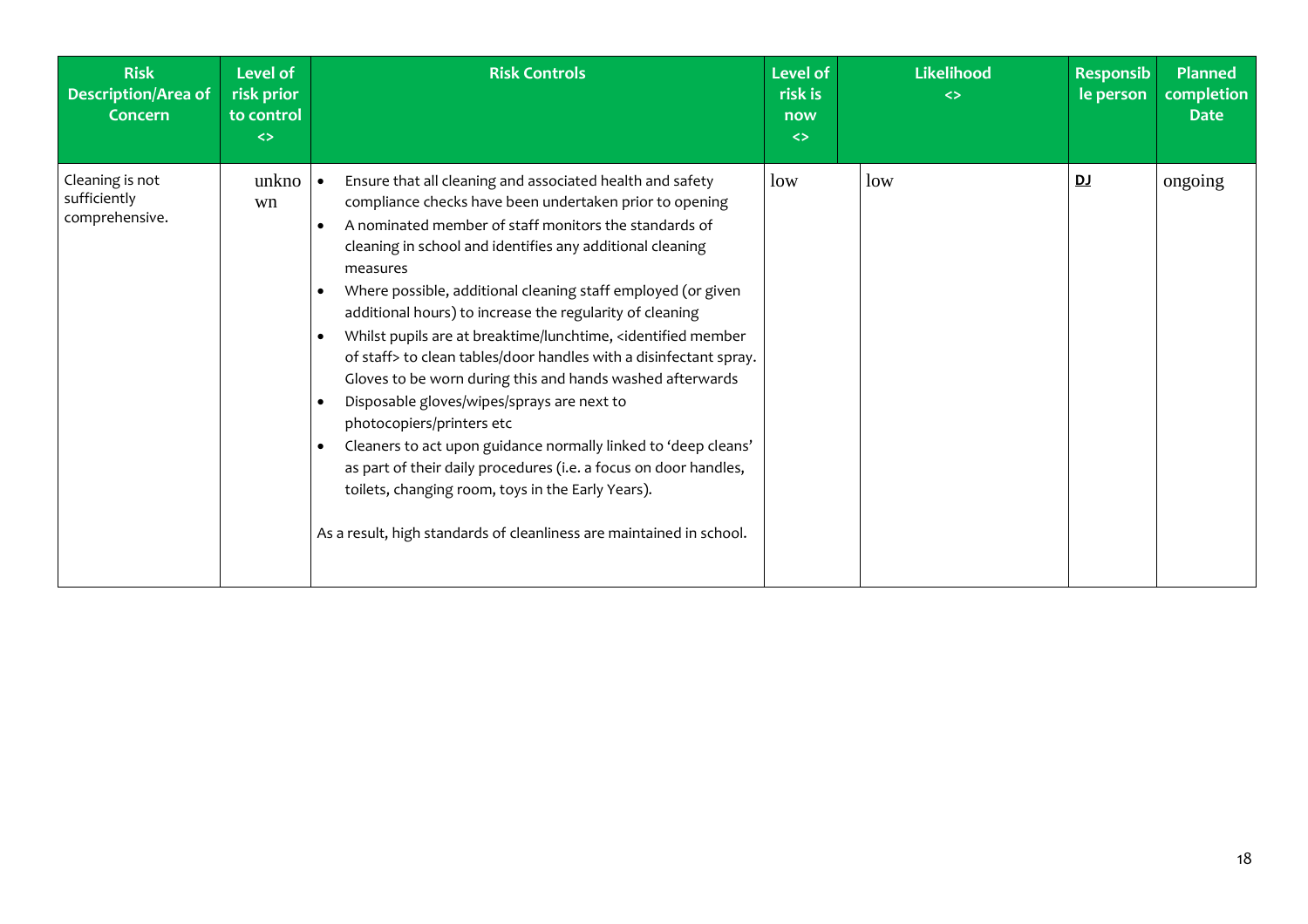| <b>Risk</b><br><b>Description/Area of</b><br>Concern                      | <b>Level of</b><br>risk prior<br>to control<br>$\leftrightarrow$ | <b>Risk Controls</b>                                                                                                                                                                                                                                                                                                                                                                                                                                                                                                                                                                                                                                                                                                                                                                                                                                                                                                                                                                                                                                                                                                                                                                                                                                                                                                                     | <b>Level of</b><br>risk is<br>now<br>$\leftrightarrow$ | Likelihood<br><> | <b>Responsib</b><br>le person | Planned<br>completion<br><b>Date</b> |
|---------------------------------------------------------------------------|------------------------------------------------------------------|------------------------------------------------------------------------------------------------------------------------------------------------------------------------------------------------------------------------------------------------------------------------------------------------------------------------------------------------------------------------------------------------------------------------------------------------------------------------------------------------------------------------------------------------------------------------------------------------------------------------------------------------------------------------------------------------------------------------------------------------------------------------------------------------------------------------------------------------------------------------------------------------------------------------------------------------------------------------------------------------------------------------------------------------------------------------------------------------------------------------------------------------------------------------------------------------------------------------------------------------------------------------------------------------------------------------------------------|--------------------------------------------------------|------------------|-------------------------------|--------------------------------------|
| Contractors, deliveries<br>and visitors increase<br>the risk of infection | unknown                                                          | All contractors to be checked to ensure that they are essential<br>$\bullet$<br>visitors prior to entry to the school<br>Agree arrival and departure times with contractors to ensure<br>$\bullet$<br>that there is no contact with pupils and minimum contact with<br>staff.<br>All contractors/visitors to sanitise /wash hands either prior to<br>or on entry to the school site<br>Contractors and visitors are directed to specific/designated<br>handwashing facilities<br>All areas in which contractors work are cleaned in line with<br>government guidance<br>Contractors to bring own food, drink and utensils onto site.<br>$\bullet$<br>Staff who receive deliveries to the school to wash hands in line<br>$\bullet$<br>with government guidance after handling<br>Where possible, staff to identify safe/designated place for<br>delivery without need for contact with staff. Drivers are not<br>permitted to enter the school premises when making<br>deliveries<br>If drivers have to enter school site, ensure that they are asked<br>to maintain social distancing and use hand sanitiser before<br>entering the building<br>Surfaces to be cleaned after any deliveries have been made.<br>As a result, any external visitors/contactors are kept safe and the<br>risk to other members of the school is minimised. | low                                                    | low              | DJ                            | ongoing                              |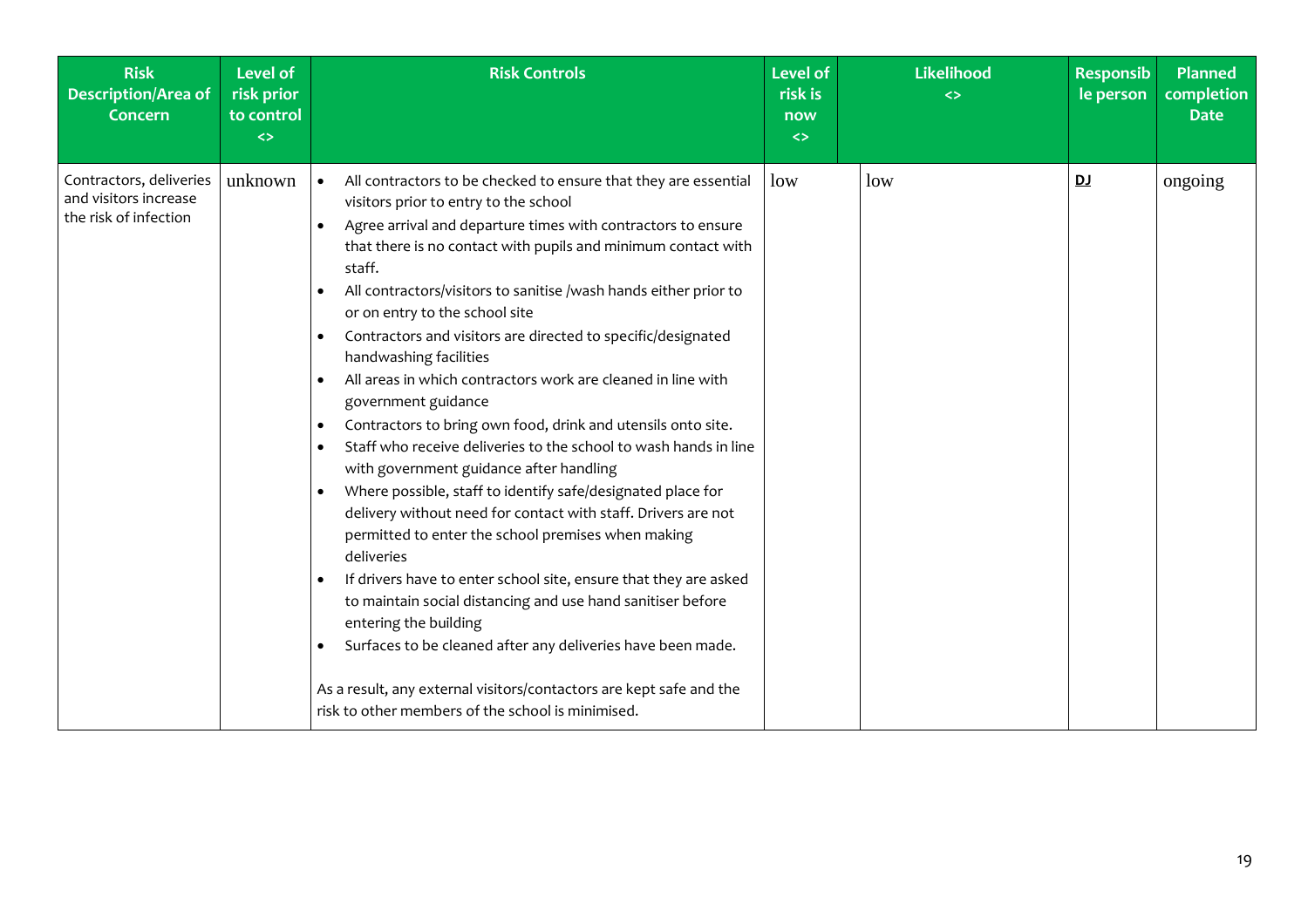| School-<br>specific arrangements relating to risk assessment which may need additional<br>detail can be found in the return to school plan. | <b>Toilets</b>                |
|---------------------------------------------------------------------------------------------------------------------------------------------|-------------------------------|
| Capacity and organisation of teaching spaces                                                                                                | <b>Staffroom and offices</b>  |
| Arrival to and departure from school                                                                                                        | <b>Transport</b>              |
| Movement around the school                                                                                                                  | <b>Classroom expectations</b> |
| <b>Classroom allocations</b>                                                                                                                | <b>Pupil expectations</b>     |
| Timetable arrangements                                                                                                                      |                               |
| Role of teaching assistants                                                                                                                 |                               |
| Breaktime plan                                                                                                                              |                               |
| Lunchtime plan                                                                                                                              |                               |
| <b>Catering staff</b>                                                                                                                       |                               |
| Cleaning                                                                                                                                    |                               |